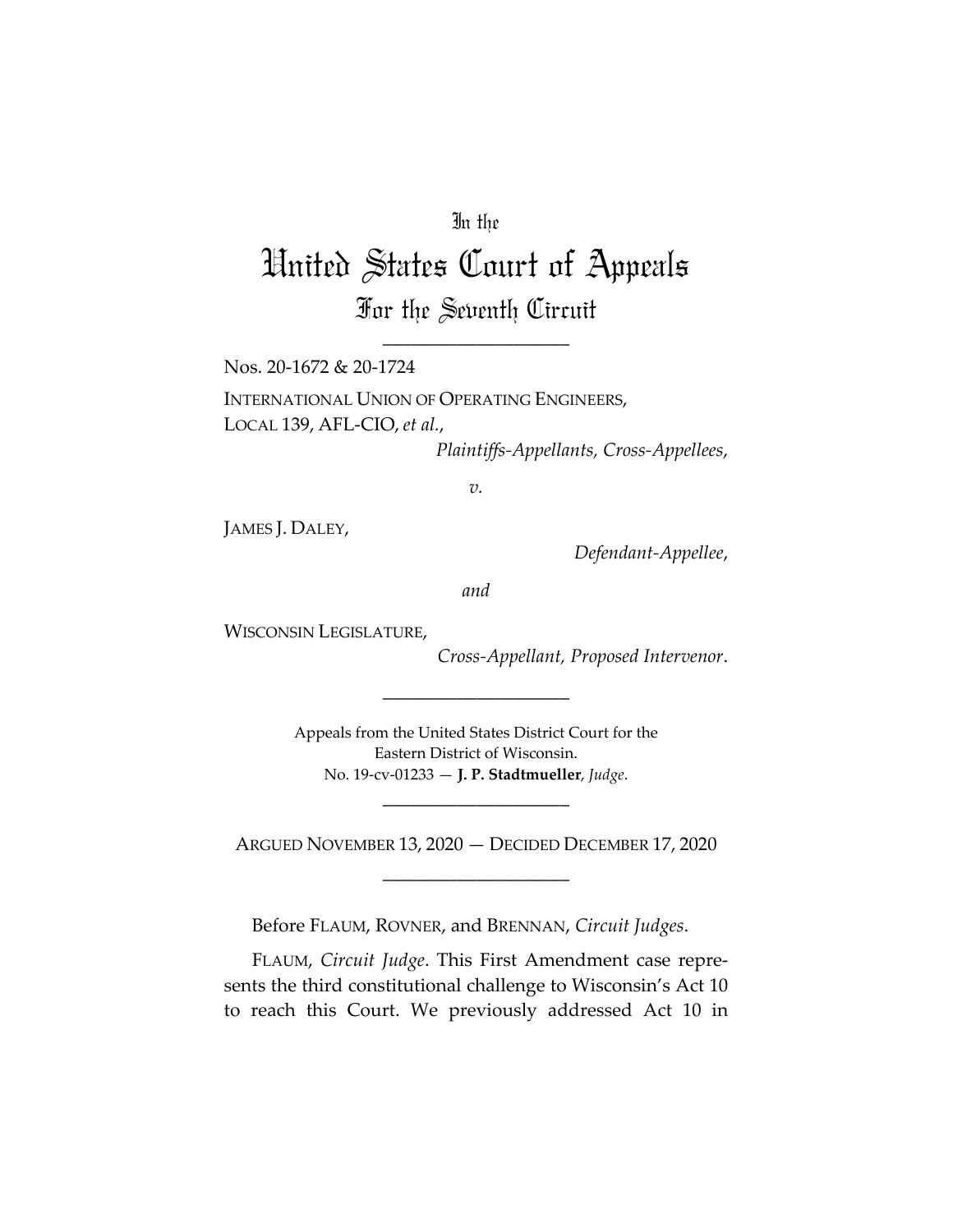*Wisconsin Education Association Council v. Walker* (*WEAC*), 705 F.3d 640 (7th Cir. 2013), and *Laborers Local 236 v. Walker* (*Laborers*), 749 F.3d 628 (7th Cir. 2014). Act 10 significantly altered Wisconsin's public-employee labor laws. The Act separated public employees into two classes—a select group of "public safety employees" with the remainder classified as "general employees." It then made it more challenging for general-employee unions to retain certification as exclusive bargaining agents, prohibited public-sector employers from collectively bargaining with their general employees over anything except base wages, and prohibited public employers from deducting union dues from general employees' paychecks.

Plaintiffs-appellants, a public-employee labor union and two of its individual members, challenged these three provisions—the annual recertification requirement, the limitations on collective bargaining, and the prohibition on payroll deduction of union dues—arguing that the provisions infringe on their First Amendment rights. The chairman of the Wisconsin Employment Relations Commission (WERC) moved to dismiss. Shortly thereafter, the Wisconsin Legislature moved to intervene. In two separate orders, the district court dismissed plaintiffs-appellants' complaint in part for lack of standing and in part for failure to state a claim. The district court also denied the Legislature's motion to intervene. Plaintiffs-appellants appeal the dismissal of their complaint. The Legislature cross-appeals the denial of its motion to intervene. We now affirm.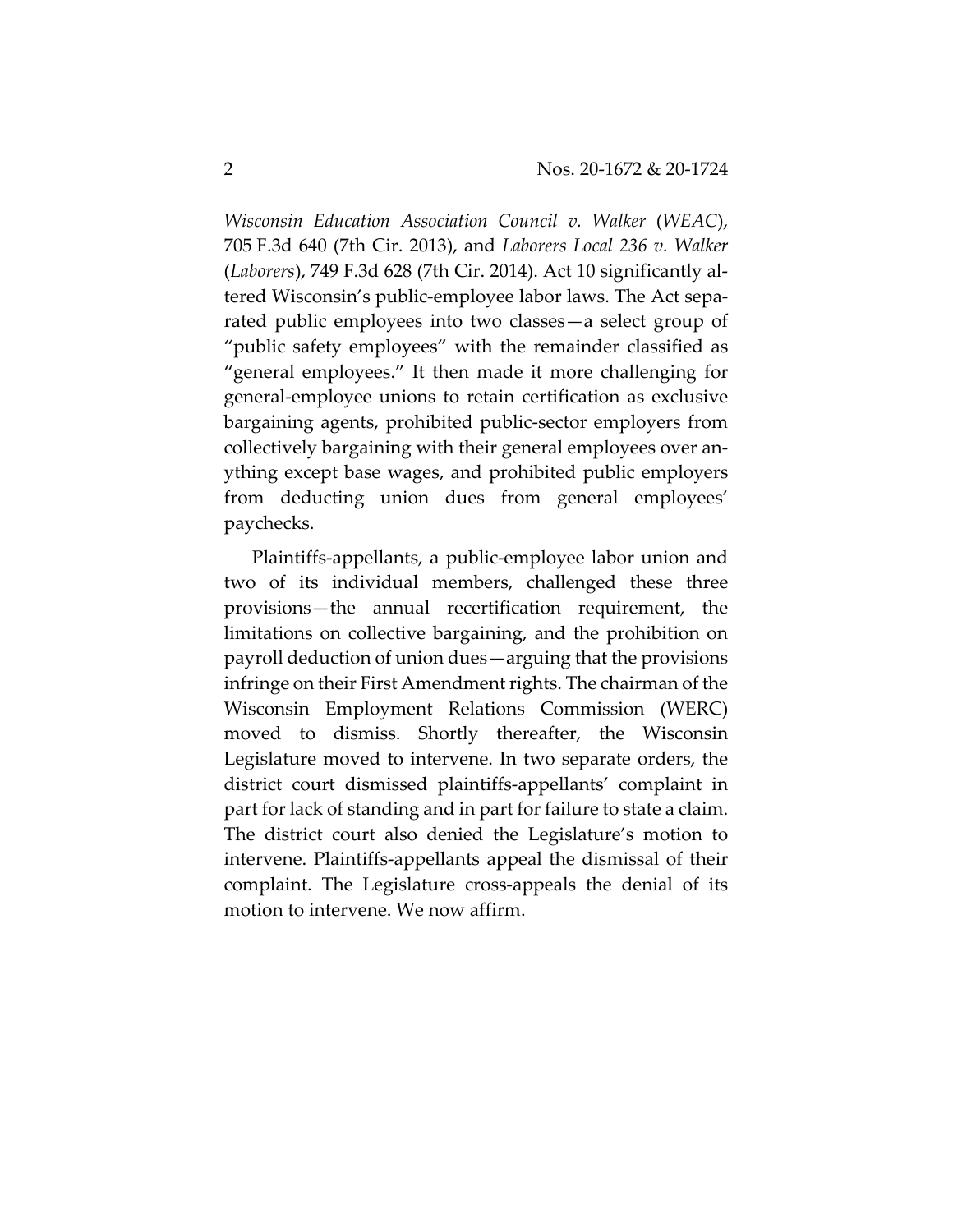#### **I. Background**

## **A. Act 10's Statutory and Legal History**

Wisconsin grants public-sector employees the right to bargain collectively through two principal laws: the State Employment Labor Relations Act (SELRA) and the Municipal Employment Relations Act (MERA). These statutes define the rights of public employees and their unions as well as their relationship with state and municipal employers. Prior to 2011, public-sector unions enjoyed broad protections and privileges under SELRA and MERA. Governmental employers were obligated to bargain in good faith with employee representatives over a wide range of subjects, including wages and conditions of employment. Public-sector unions could petition WERC for an election to certify the union as the employees' exclusive bargaining agent. This certification required only a simple majority of those voting, and the union remained the employees' exclusive agent until 30% of the employee union members petitioned for a decertification election. Unions could also utilize the state and municipal payroll systems to automatically collect membership dues.

In 2011, however, the Wisconsin Legislature amended SELRA and MERA with the passage of Act 10. *See* 2011 Wis. Act 10, 2011 Wis. Sess. Laws 23. Act 10 divided Wisconsin state and municipal employees into two classes: "[p]ublic safety employee[s]," which includes police officers, firefighters, and deputy sheriffs, and "general municipal employee[s]," i.e., everyone else. *See* Wis. Stat. § 111.70(1)(fm), (mm). A subsequent amendment created a third class of "[t]ransit employee[s]." *See id.* § 111.70(1)(fm). Public safety and transit employees and their unions continue to operate under the pre-Act 10 scheme.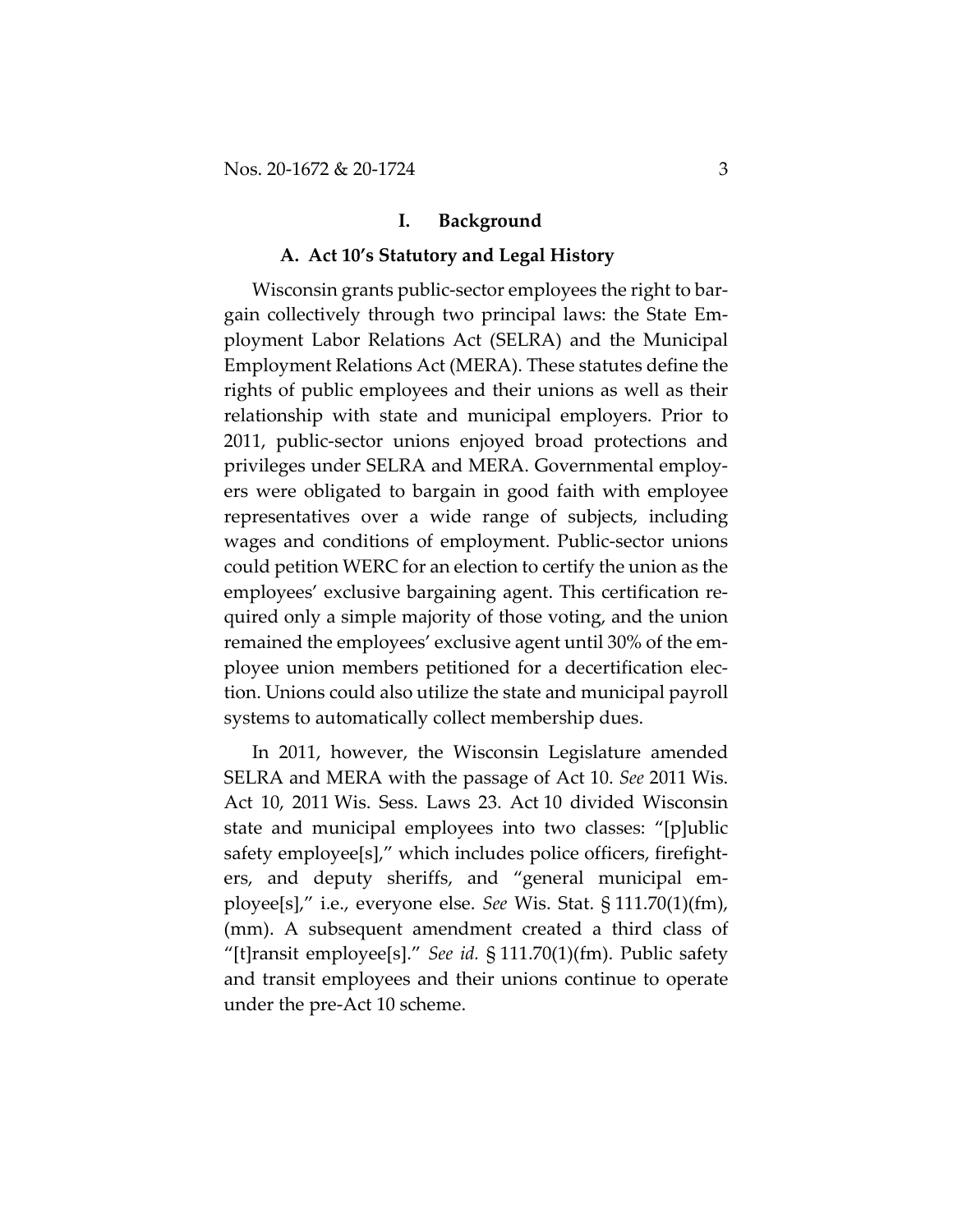On the other hand, Act 10 subjected general employees to the various restrictions on union activity. First, Act 10 limited the scope of state and municipal employers' collectivebargaining obligations with respect to these employees. The Act still requires public employers to collectively bargain with general employees over base-wage increases, but it prohibits public employers from bargaining over anything else, including but not limited to other forms of compensation—such as overtime or premium pay—as well as nonwage issues. *See id.* §§ 111.70(1)(a), 111.70(4)(mb), 111.81(1), 111.91(3). Act 10 further mandates that generalemployee unions submit to an annual recertification election to retain their status as the employees' exclusive agent, instead of allowing unions to remain certified indefinitely. *Id.* § 111.70(4)(d)3.b. Certification now requires affirmative votes from an absolute majority—"at least 51 percent"—of all employees in the bargaining unit, not just those voting. *Id.* §§ 111.70(4)(d)3.b., 111.83(3)(b). Finally, Act 10 bars public employers from deducting union dues from the earnings of general employees. *Id.* § 111.70(3g).1

We have already rejected two challenges to Act 10's constitutionality. The first came in *WEAC*, where we held that Act 10's prohibition on payroll deductions did not violate the First Amendment. 705 F.3d at 645. We concluded that the unions' previous use of the payroll system was equivalent to the state subsidizing the unions' speech. *Id.* at 646–48.

<sup>1</sup> Act 10 also precludes unions from imposing "fair-share" agreements on general employees, which require nonunion employees to pay a portion of the costs associated with the collective-bargaining process. Wis. Stat. §§ 111.70(2), 111.85. Plaintiffs-appellants do not challenge the constitutionality of these provisions in their complaint.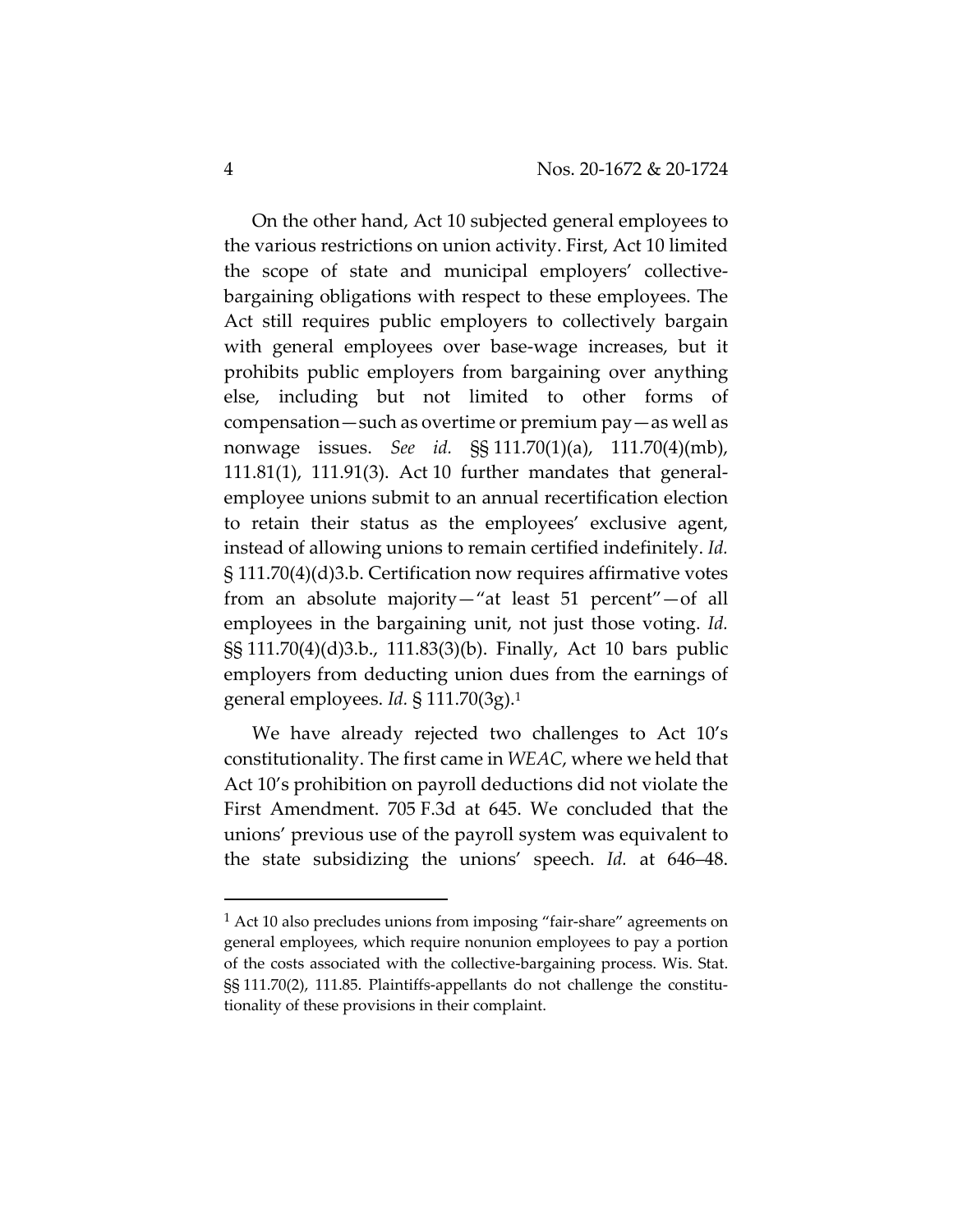Wisconsin could thus withdraw this subsidy from certain groups so long as it did so on a viewpoint-neutral basis, and Act 10's distinction between public safety and general employees was, in fact, viewpoint neutral. *Id.* at 648–49. We also upheld Act 10's collective-bargaining limitation, recertification requirement, and payroll-deduction prohibition in the face of the *WEAC* plaintiffs' Fourteenth Amendment equal protection challenge, concluding that these provisions survived rational basis review. *Id.* at 654–57.

We considered a second challenge to Act 10 in *Laborers*. The plaintiffs there argued that Act 10's collective-bargaining limitation violated their First Amendment right to petition and that its various restrictions, in their cumulative effect, violated their First Amendment association rights. 749 F.3d at 634. They also challenged the collective-bargaining limitation under the Equal Protection Clause, arguing that it impermissibly disadvantaged represented employees compared to nonunion employees. *Id.* at 639. We held that the challenged provisions did not infringe the plaintiffs' First or Fourteenth Amendment rights. *See id.* at 638–41.

In addition, the Wisconsin Supreme Court upheld Act 10 in *Madison Teachers, Inc. v. Walker*, 2014 WI 99, 358 Wis. 2d 1, 851 N.W.2d 337. The plaintiffs in that case alleged that the collective-bargaining limitation, payroll-deduction prohibition, prohibition of fair-share agreements, and annual recertification requirement violated their First Amendment associational and Fourteenth Amendment equal protection rights. *Id.* ¶ 2. The state supreme court rejected each challenge, holding that "[n]o matter the limitations or 'burdens' a legislative enactment places on the collective bargaining process, collective bargaining remains a creation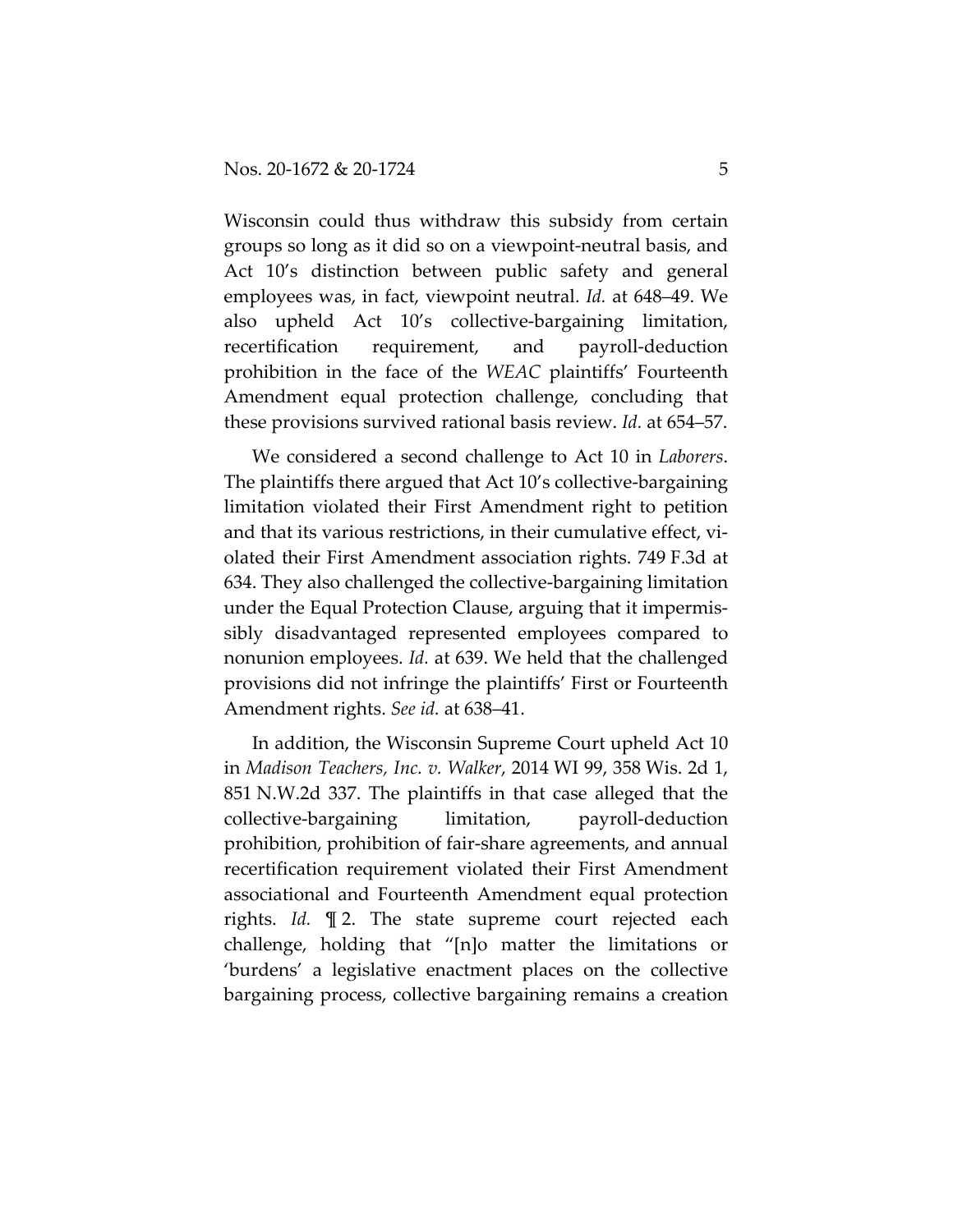of legislative grace and not constitutional obligation." *See id.* ¶ 160–61.

#### **B. Factual and Procedural Background**

Plaintiffs-appellants here, Local 139, a general-employee union, and Karen Erickson and Heath Hanrahan, two of its individual members, challenge the three provisions of Act 10 described above: the (1) stricter recertification requirement, (2) limitation on permissible collective-bargaining subjects, and (3) prohibition on payroll deductions of union dues. They filed a three-count complaint against defendant-appellee James Daley, chairman of WERC, in federal district court, alleging that these provisions violate their rights under the First and Fourteenth Amendments and seeking declaratory and injunctive relief. The district court deemed plaintiffs-appellants' Fourteenth Amendment claims waived below, and plaintiffsappellants do not raise them here. Therefore, our analysis proceeds along only First Amendment lines. *See United States v. Bryant*, 750 F.3d 642, 651 (7th Cir. 2014) ("Failure to develop an argument on appeal results in waiver even if the argument was presented to the district court.").

In Count 1, plaintiffs-appellants claimed that the annual recertification requirement violates their First Amendment rights by compelling them to vote "no," contrary to their wish not to vote at all. Specifically, they alleged that the recertification provision "declares that a non-vote is a vote against Union representation" and "[b]y equating not voting with voting no, Act 10 directly infringes on the rights of public employees to not engage in speech." Plaintiffs-appellants asserted that they had been "directly harmed by this provision of Act 10" in an April 2019 election when Local 139 "received 100% of all ballots cast," but because a majority of employees did not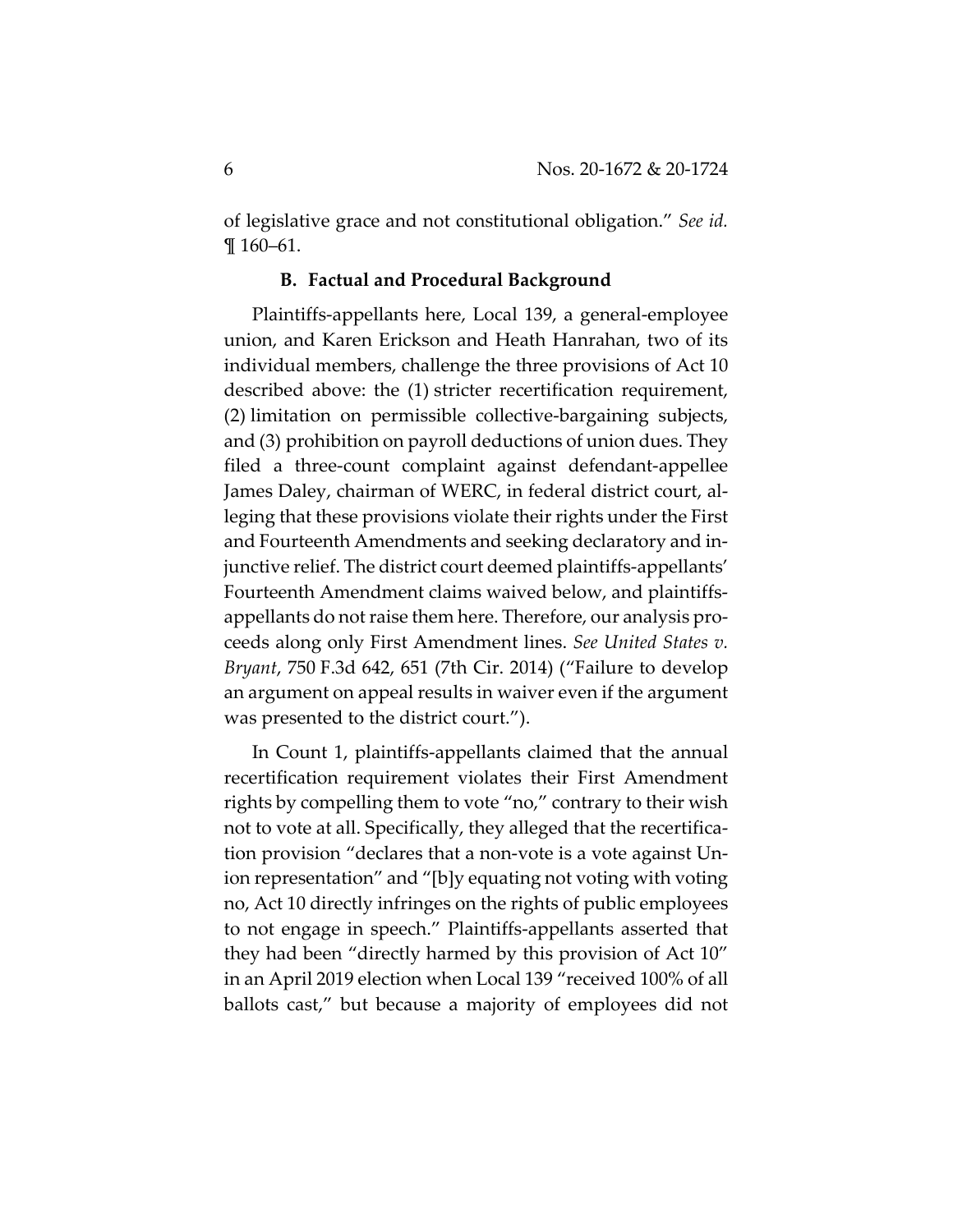vote, and Act 10 counted their nonvotes as no votes, Local 139 "was not recertified as the bargaining unit representative."

In Count 2, plaintiffs-appellants alleged that Daley had unlawfully interpreted Act 10's collective-bargaining limitation to preclude unions and municipal employers from entering into any agreements regarding nonwage issues, even outside of collective bargaining. Plaintiffs-appellants asserted that this interpretation of Act 10 "imposes an arbitrary restriction" upon their ability to negotiate or contract with municipal employers on matters of public concern, in violation of the First Amendment.

Finally, in Count 3, plaintiffs-appellants alleged that the payroll-deduction prohibition "constitutes a content based restriction on public employees' First Amendment rights." They acknowledged that we have "upheld the payroll dues deduction prohibition pursuant to Act 10," but they asked the district court to revisit those prior determinations in light of the Supreme Court's decision in *Janus v. American Federation of State, County, & Municipal Employees, Council 31*, 138 S. Ct. 2448 (2018).

Daley moved to dismiss under Federal Rule of Civil Procedure 12(b)(6) for failure to state a claim. Defendant-appellee the Wisconsin Legislature then moved to intervene as a defendant and simultaneously filed a proposed motion to dismiss.2 The district court dismissed Counts 2 and 3 of the complaint in an order issued March 3, 2020, and subsequently dismissed Count 1 in a separate order issued April 7, 2020.

<sup>2</sup> Kristi Koschkee, a public-school teacher, also moved to intervene below. She did not file a notice of appeal from the denial of her motion to intervene, however, and is not a party on appeal.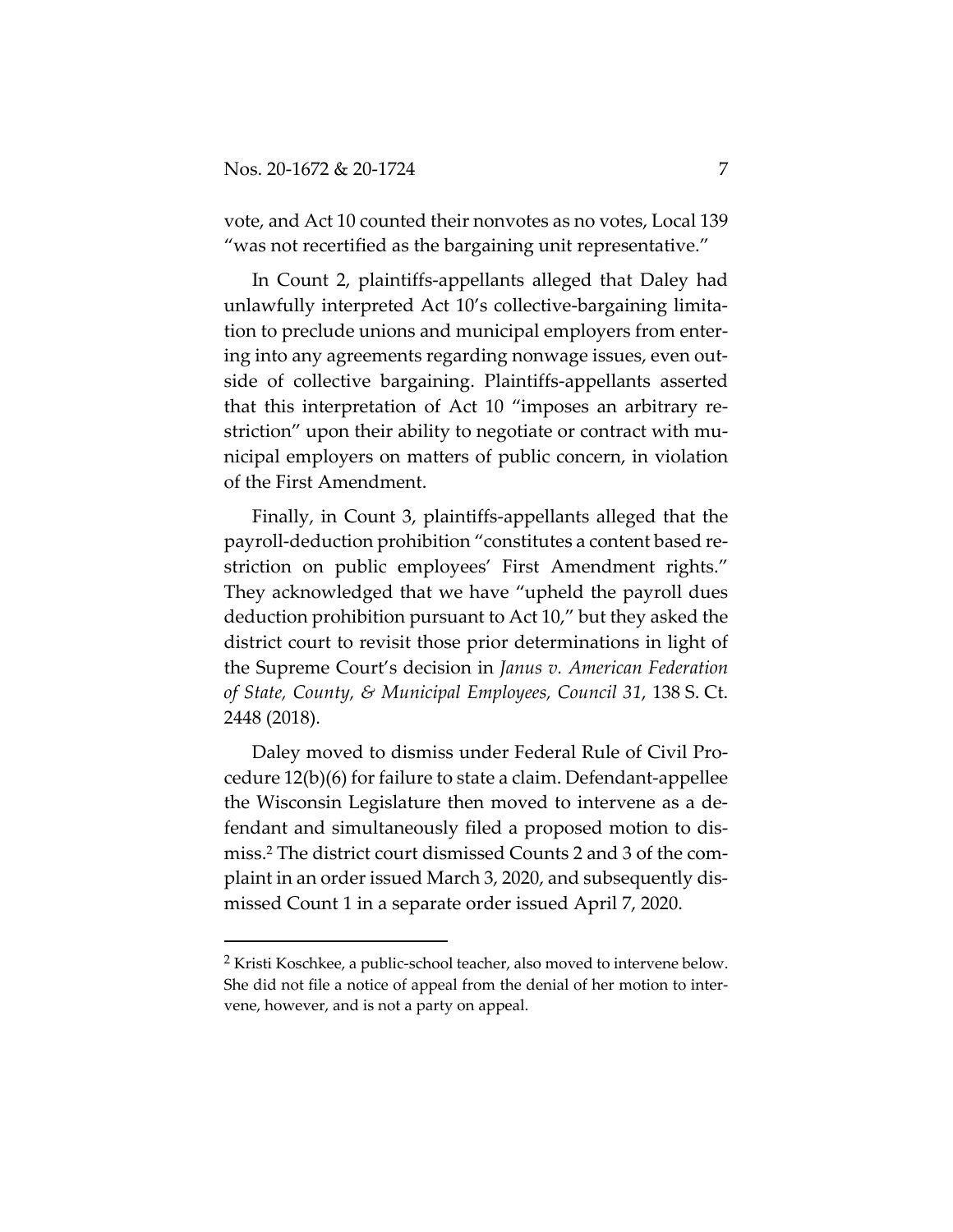Regarding Count 1, which challenged Act 10's recertification requirement, the district court held that only the individual plaintiffs could have Article III standing because the recertification provision regulates voting for a union, and "a person's right to vote is individual and personal in nature." The court held that it was "not clear" whether the individual plaintiffs had alleged facts sufficient for standing. The district court therefore ordered plaintiffs-appellants to file a supplemental brief addressing the issue of standing as to Count 1.

In their supplemental response, plaintiffs-appellants requested leave to file an amended complaint adding allegations to establish the individual plaintiffs' standing. For Erickson, the plaintiffs-appellants explained that an amended complaint would allege that she "abstained from voting in the 2019 recertification election," she "did want and does want Local 139 to serve as her exclusive bargaining representative," and "her abstention from voting was not intended to express an intent that she was voting against representation by Local 139. At most, her intent in abstaining from voting was to accept the will of those who chose to vote." Therefore, by converting her nonvote into a "no" vote, she "was injured by … the State compel[ling] her to speak against representation by Local 139" in a manner contrary to her wishes. Regarding Hanrahan, plaintiffs-appellants stated that an amended complaint would allege that he did vote in favor of Local 139 continuing to represent him as his exclusive bargaining representative, and his vote was "unconstitutionally diluted" when "the compelled speech of the non-voters le[d] to results which actually reversed the will of those who did vote."

The district court then dismissed Count 1, concluding that the individual plaintiffs lacked standing. The court explained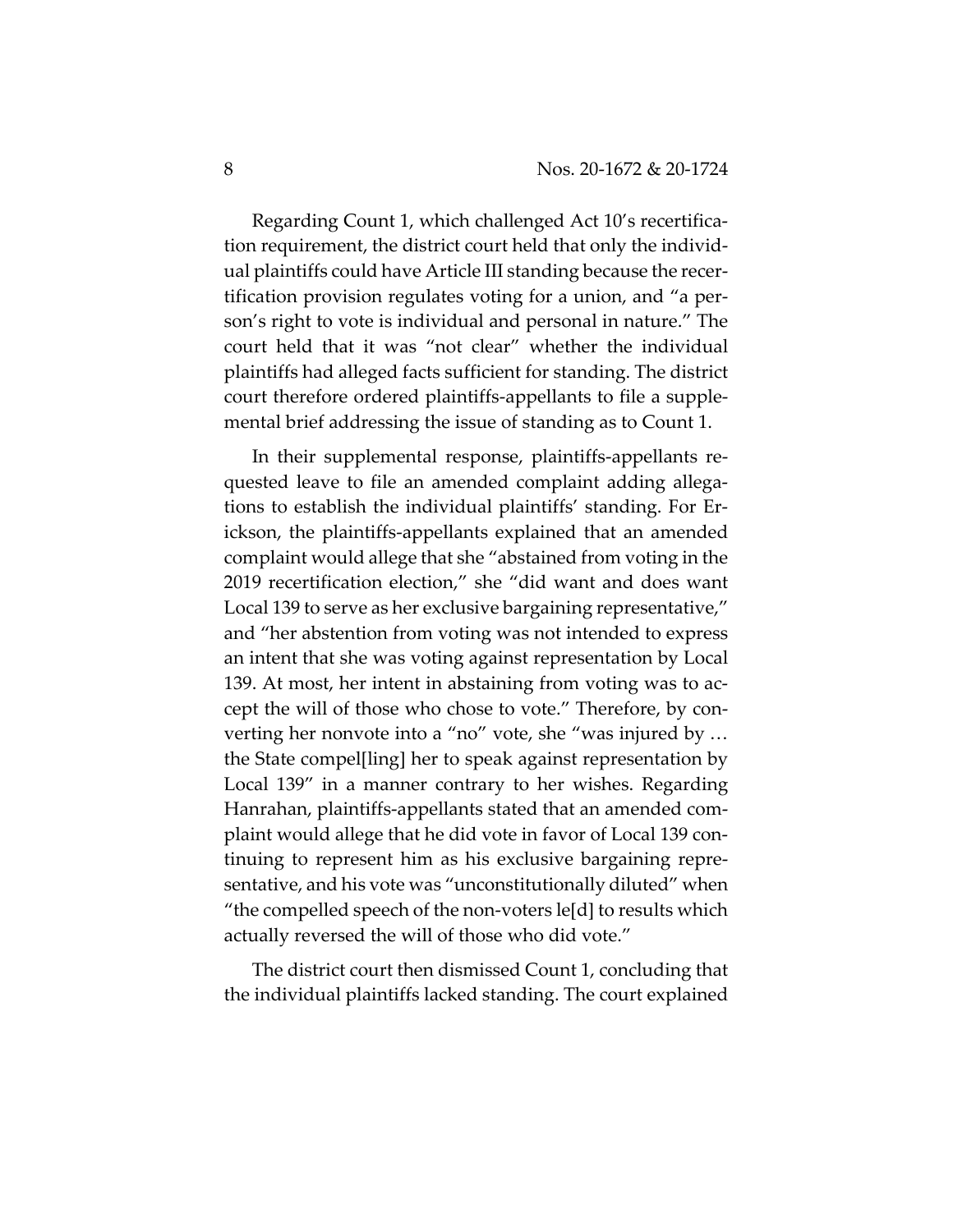that even if the individual plaintiffs could allege an injury in fact, they were "unable to adequately allege causation" because that injury "would be fairly traceable to their fellow union members," and those members' decisions not to vote, not Daley. The district court further reasoned that "the Supreme Court [has] envisaged that a legislature could pass a law requiring a majority of voters to weigh in" for a ballot proposition to succeed. The district court therefore denied plaintiffsappellants leave to amend on futility grounds.

Regarding Count 2, the district court also held that plaintiffs-appellants lacked standing to challenge Act 10's collective-bargaining limitation. Citing to our decision in *Laborers*, the district court stated that the collective-bargaining limitation "does not violate Plaintiffs' First Amendment rights because it does not prevent the union or its members from speaking." The court further concluded that to the extent plaintiffs-appellants alleged that Daley's application of the collective-bargaining limitation was unconstitutional because it "prohibit[ed] municipal employers from listening to what the unions have to say, then the injury would run to the municipal employers," not to plaintiffs-appellants.

Finally, the district court dismissed Count 3's challenge to Act 10's payroll-deduction prohibition on the merits. The court noted that we had "already upheld payroll deduction prohibitions" against a First Amendment challenge in *WEAC* under the framework set forth in *Ysursa v. Pocatello Education Association*, 555 U.S. 353, 358–59 (2009). Specifically, the district court recognized *WEAC*'s holding that the payrolldeduction prohibition constituted a viewpoint-neutral withdrawal of a state subsidy of unions' speech and imposed a viewpoint-neutral distinction between public safety and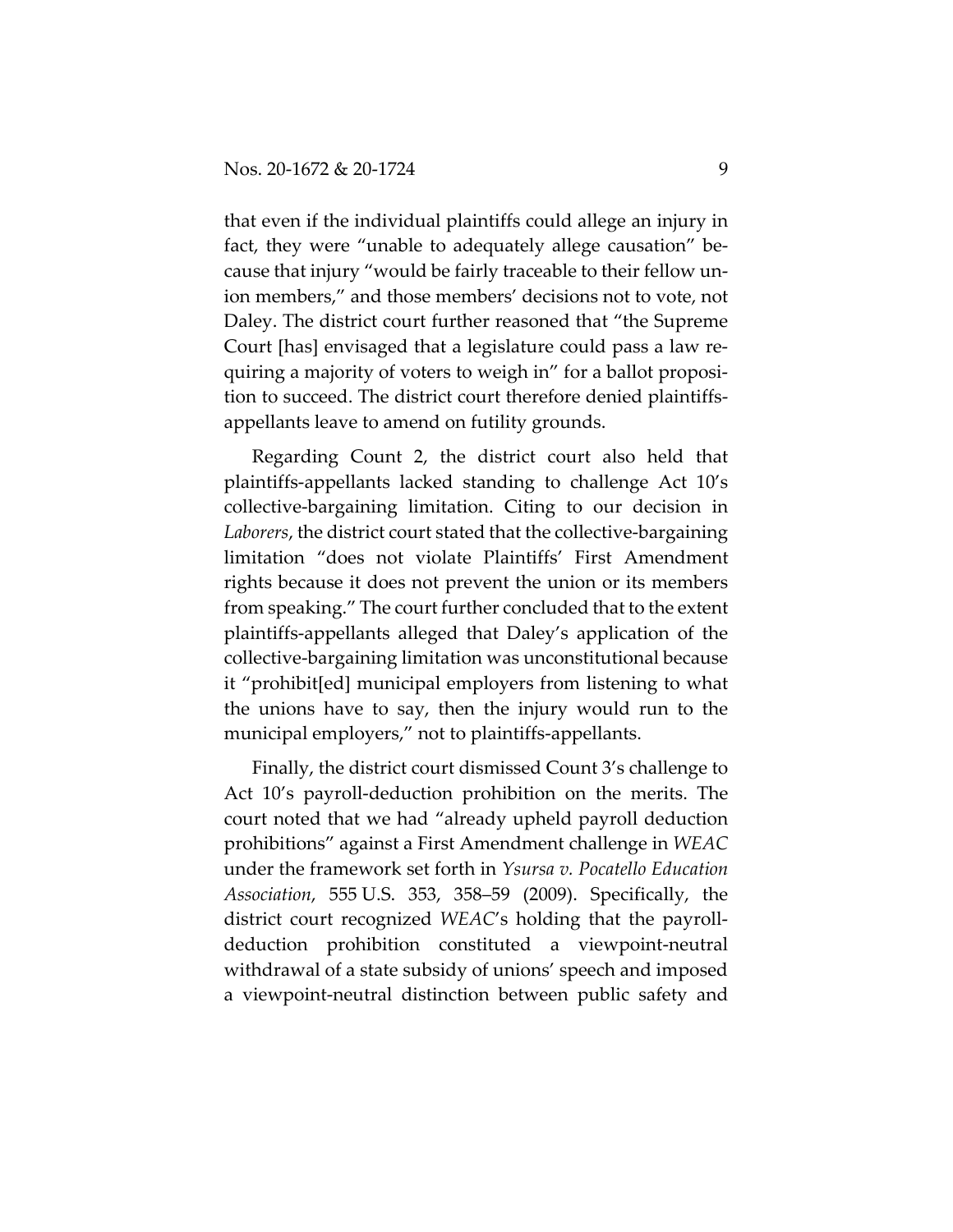general employees. *See WEAC*, 705 F.3d at 649, 652–53. The district court also rejected plaintiffs-appellants' reliance upon the Supreme Court's decisions in *Janus* and *Citizens United v. Federal Election Commission*, 558 U.S. 310 (2010), to argue that the payroll-deduction prohibition violated individual union members' First Amendment rights, stating that *WEAC* and *Ysursa* remain good law.

The district court's orders together resulted in the dismissal of the case. Accordingly, the court also denied as moot the Legislature's pending motion to intervene. Plaintiffs-appellants appealed the dismissal of their claims. The Legislature cross-appealed the denial of its motion to intervene. We consolidated the appeals for consideration.

## **II. Discussion**

On appeal, plaintiffs-appellants argue that the district court erred by dismissing Counts 1 and 2 for lack of standing and Count 3 for failure to state a claim. "If the plaintiff lacks standing, the federal court lacks subject matter jurisdiction and the suit must be dismissed under [Federal Rule of Civil Procedure] 12(b)(1)." *Taylor v. McCament*, 875 F.3d 849, 853 (7th Cir. 2017). We review a dismissal both for lack of subject matter jurisdiction under Rule 12(b)(1) and for failure to state a claim under Rule 12(b)(6) de novo. *See id.*; *Degroot v. Client Servs., Inc.*, 977 F.3d 656, 659 (7th Cir. 2020). "Generally, denials of leave to amend are reviewed for abuse of discretion." *Runnion ex rel. Runnion v. Girl Scouts of Greater Chi. & Nw. Ind.*, 786 F.3d 510, 524 (7th Cir. 2015). But review of "futility-based denials includes *de novo* review of the legal basis for the futility." *Id.*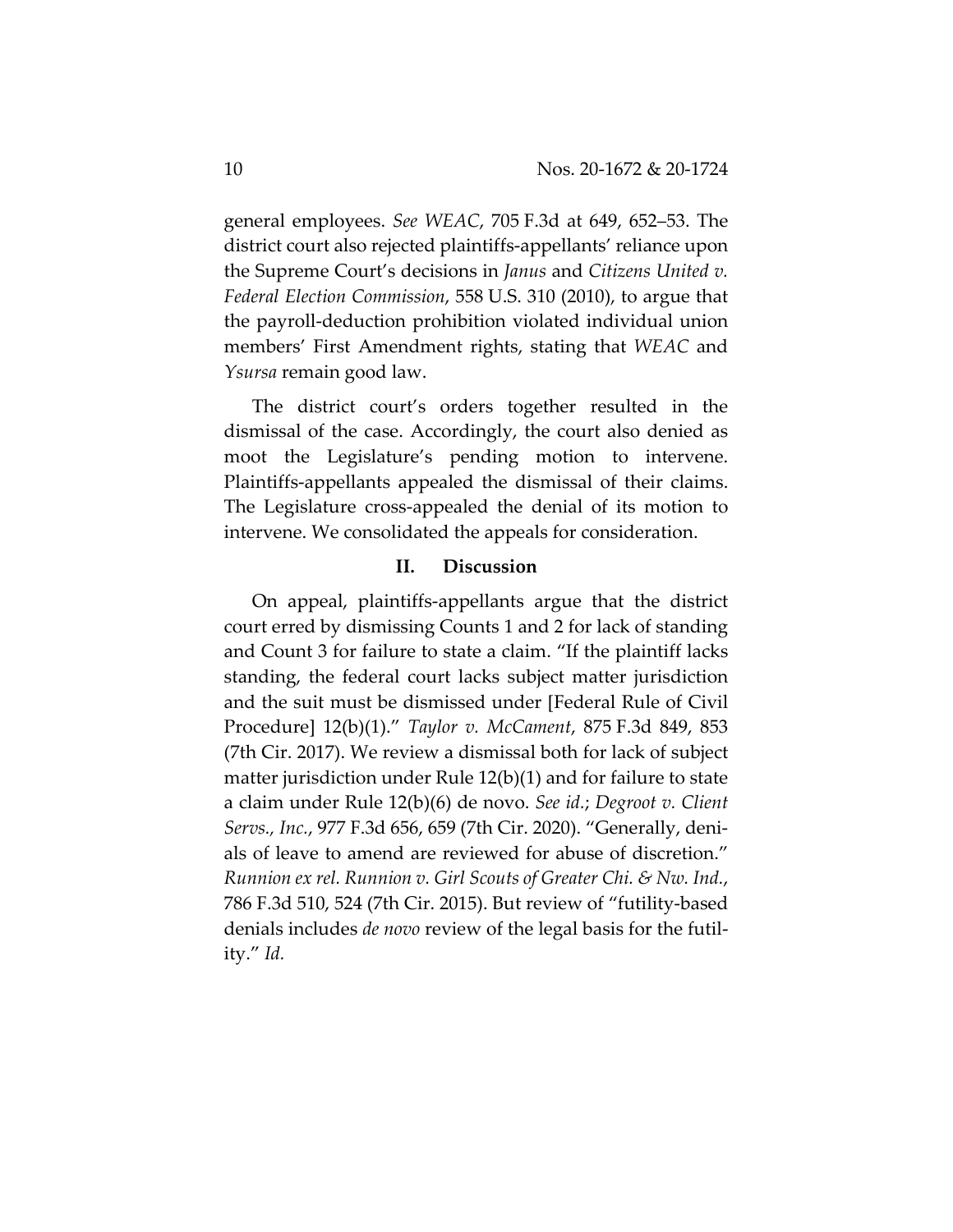#### **A. Standing as to Counts 1 and 2**

Our analysis begins with the district court's conclusions that plaintiffs-appellants lack standing as to Counts 1 and 2. "To reach the merits of a case, an Article III court must have jurisdiction." *Va. House of Delegates v. Bethune-Hill*, 139 S. Ct. 1945, 1950 (2019). "One essential aspect of this requirement is that any person invoking the power of a federal court must demonstrate standing to do so." *Hollingsworth v. Perry*, 570 U.S. 693, 704 (2013). To establish standing, "the plaintiff must allege an injury in fact that is traceable to the defendant's conduct and redressable by a favorable judicial decision." *Casillas v. Madison Ave. Assocs., Inc.*, 926 F.3d 329, 333 (7th Cir. 2019) (citing *Lujan v. Defs. of Wildlife*, 504 U.S. 555, 560–61 (1992)). "Foremost among these requirements is injury in fact—a plaintiff's pleading and proof that he has suffered the 'invasion of a legally protected interest' that is 'concrete and particularized,' *i.e.*, which 'affect[s] the plaintiff in a personal and individual way.'" *Gill v. Whitford*, 138 S. Ct. 1916, 1929 (2018) (alteration in original) (quoting *Lujan*, 504 U.S. at 560 & n.1))*.* The allegations in a complaint must establish that the plaintiff has "a personal stake in the outcome of the controversy," *id.* at 1929 (quoting *Baker v. Carr*, 369 U.S. 186, 204 (1962)), rather than a "generalized grievance about the conduct of government," *id.* at 1931 (quoting *Lance v. Coffman*, 549 U.S. 437, 442 (2007)). "In determining at the pleadings stage whether the plaintiff's showing of standing passes muster, we accept as true the pleaded factual matter and draw all reasonable inferences in favor of the plaintiff." *Democratic Party of Wis. v. Vos*, 966 F.3d 581, 585 (7th Cir. 2020).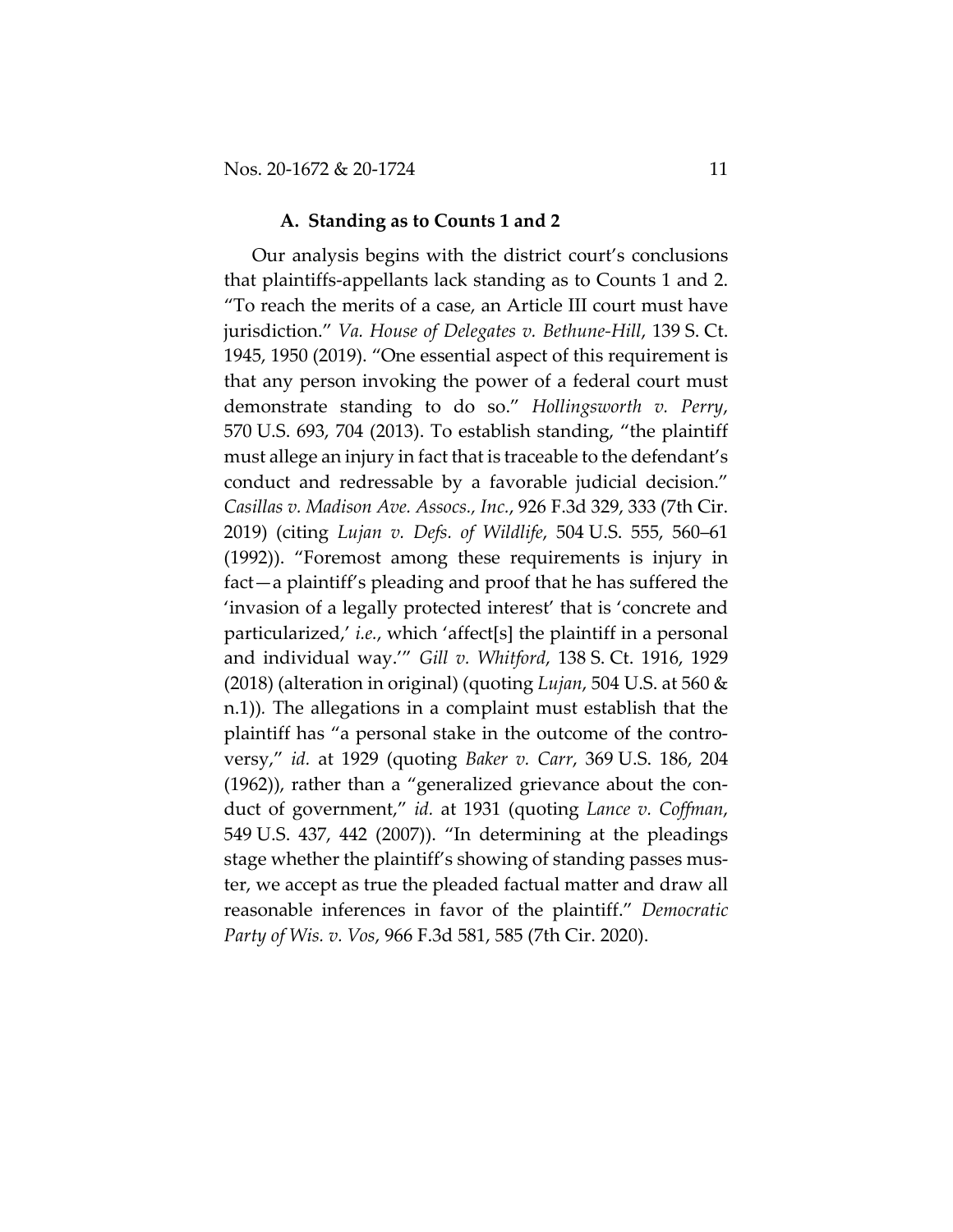#### *1. Count 1: The Recertification Requirement*

We turn first to plaintiffs-appellants' challenge to the annual recertification election requirement in Count 1. As a preliminary issue, Daley contends that our consideration on appeal of plaintiffs-appellants' standing is limited to the allegations contained in the filed complaint, rather than the additional allegations plaintiffs-appellants submitted to the district court in their supplemental brief. We disagree. While the district court's local rules required plaintiffs-appellants to formally move to amend their complaint, *see* E.D. Wis. Civ. R. 15, the district court acted within its discretion to consider the allegations in the supplemental brief, *see Petty v. City of Chicago*, 754 F.3d 416, 420 (7th Cir. 2014) ("We have consistently and repeatedly upheld a district court's discretion to require strict compliance with its local rules … ." (citation and internal quotation marks omitted)). Furthermore, federal courts "have an independent obligation to confirm our jurisdiction before adjudicating a case." *Gadelhak v. AT&T Servs., Inc.*, 950 F.3d 458, 461 (7th Cir. 2020). Having determined it required more information to fulfill this obligation, the district court requested supplemental briefing regarding standing. The court then based its decision to dismiss Count 1 and deny leave to amend on futility grounds, at least in part, on the allegations in plaintiffs-appellants' supplemental brief. Therefore, we may appropriately consider these additional allegations on appeal.

Count 1 focuses on whether Act 10 impermissibly compels speech from public employees who wish to remain silent. Specifically, it alleges that Act 10's recertification requirement infringes on plaintiffs-appellants' First Amendment right not to engage in speech because it effectively provides that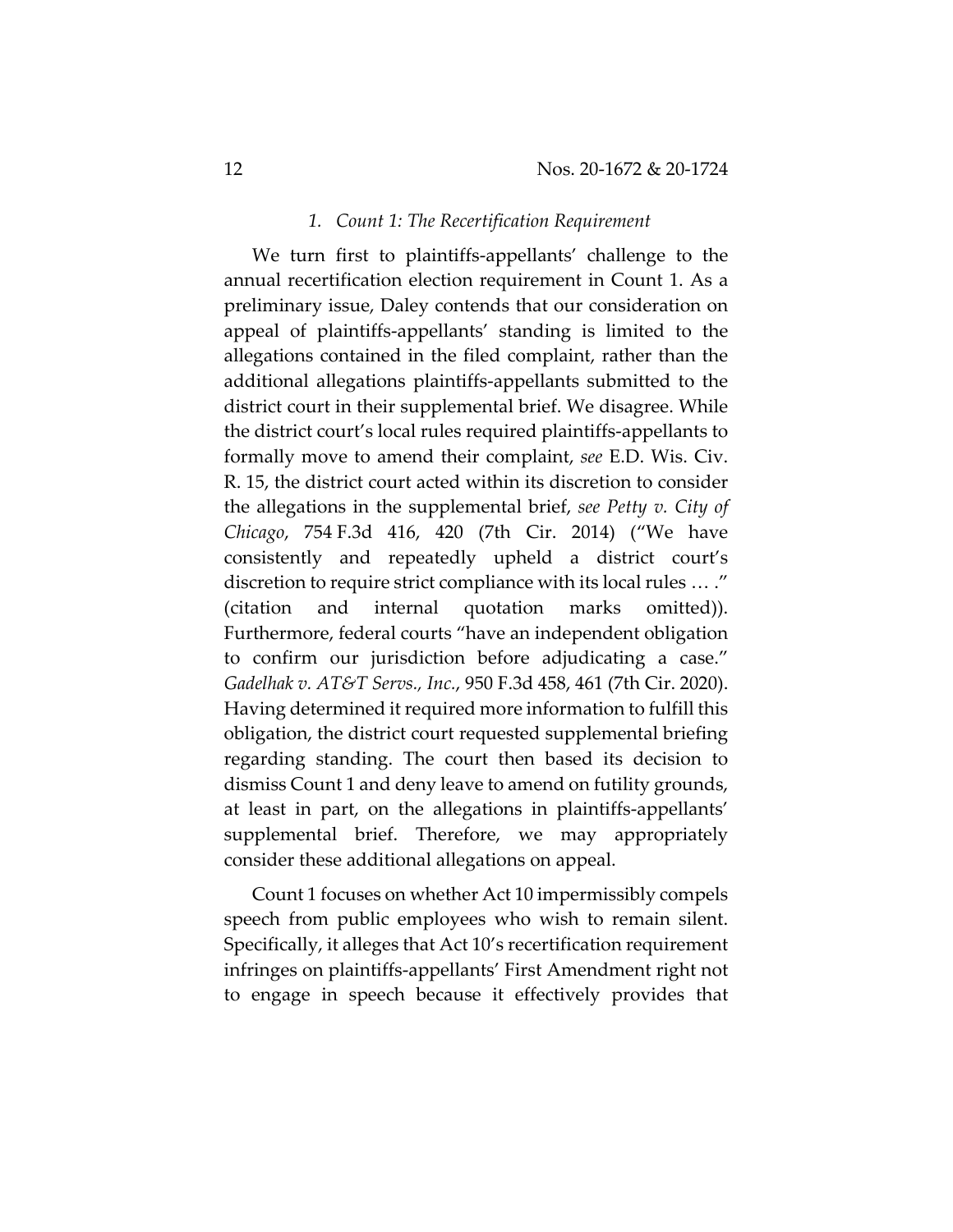nonvotes in the recertification election will be counted as votes against union representation, rather than not being counted at all. In its initial dismissal order requesting supplemental briefing as to Count 1, the district court explained that only the individual plaintiffs, and not Local 139, could have standing to sue because the right to vote is "individual and personal in nature." *See Gill*, 138 S. Ct. at 1929. Plaintiffs-appellants then explained in their supplemental brief that they could amend their complaint to allege that Act 10's recertification provision unconstitutionally compelled Erickson—who supported Local 139's recertification and whose intent in abstaining from voting "was to accept the will of those who chose to vote" to engage in speech she did not support by converting her nonvote into a "no" vote. They also stated that an amended complaint would allege that the recertification provision diluted Hanrahan's vote in favor of Local 139 by compelling speech from those who abstained from voting, thus reversing the results of the election. They also asserted that these alleged injuries gave Local 139 associational standing to sue on the individual plaintiffs' behalf. Plaintiffs-appellants argue that these allegations satisfy Article III's standing requirements. We disagree.

Regardless of whether plaintiffs-appellants have sufficiently alleged a constitutional injury in fact as to Erickson and Hanrahan, they have not pleaded "a causal connection between the injury and the challenged action." *United States v. Funds in the Amount of \$239,400*, 795 F.3d 639, 643 (7th Cir. 2015) (citing *Lujan*, 504 U.S. at 560–61). Plaintiffs-appellants contend that the individual plaintiffs' injuries—compelled speech and vote dilution—are traceable to Act 10's treatment of nonvotes. The chain of causation between those purported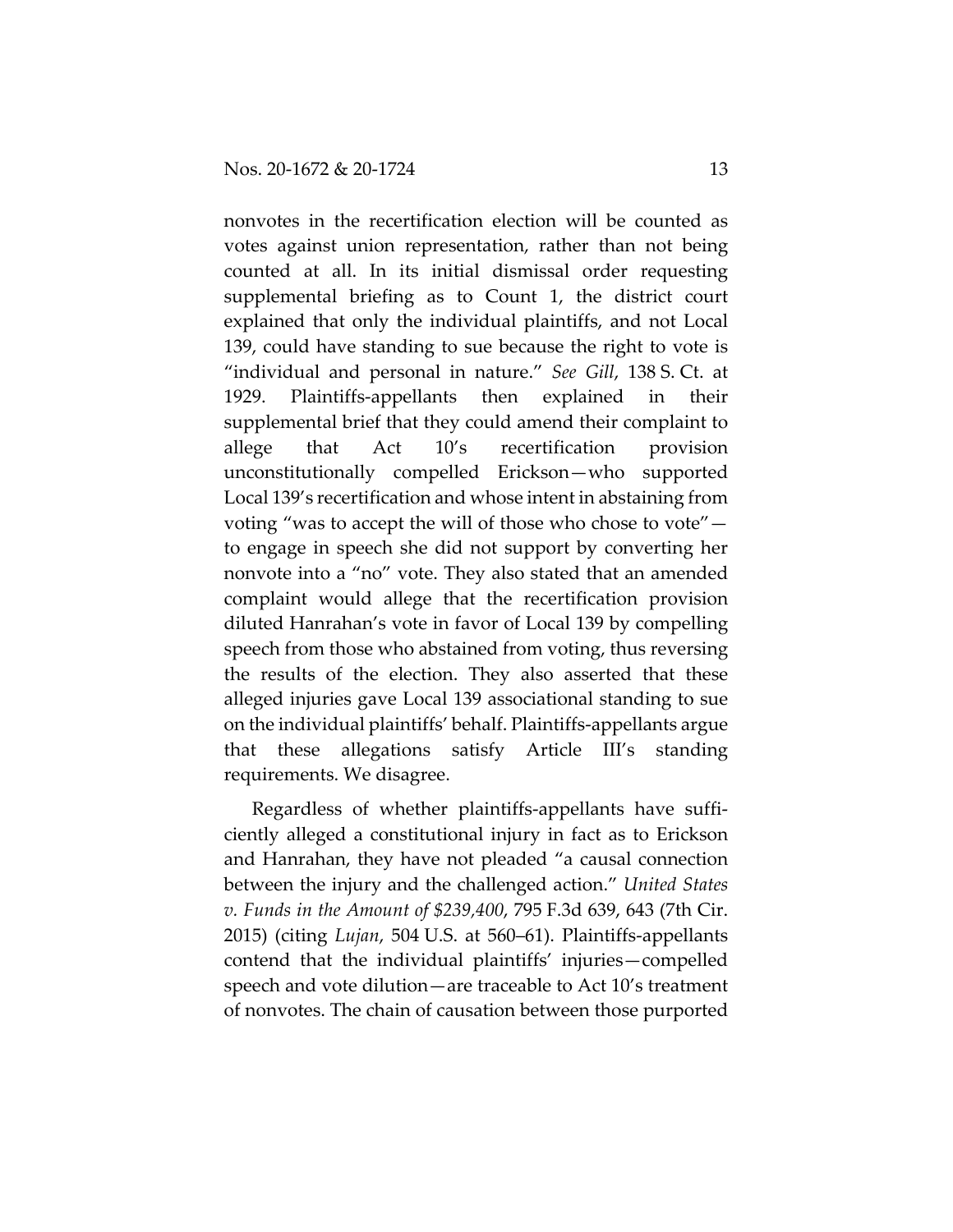injuries and Act 10 depends, however, on "the independent action of some third part[ies] not before the court," *Lujan*, 504 U.S. at 560 (quoting *Simon v. E. Ky. Welfare Rts. Org.*, 426 U.S. 26, 41–42 (1976)), specifically, the decisions of union members who favored recertification not to vote in the recertification election. As the Wisconsin Supreme Court has explained, "Act 10's certification election provisions merely specify the statutory requirements a certified representative must satisfy in order to exclusively negotiate on behalf of the general employees in its bargaining unit." *Madison Teachers*, 2014 WI 99, ¶ 65. Nothing in Act 10 impedes members' ability to vote or requires or directs them how to vote.

Stated differently, the individual plaintiffs' injuries depend on fewer than 51% of members choosing to participate in the election. That fact alone undermines plaintiffs-appellants' ability to satisfy the requirement that any injury in fact be fairly traceable to Act 10's recertification provision. *See Clapper v. Amnesty Int'l USA*, 568 U.S. 398, 414 (2013) (expressing "reluctance to endorse standing theories that rest on speculation about the decisions of independent actors"). Moreover, as the district court observed, if Erickson and the other nonvoting members freely decided to abstain despite having presumed knowledge of Act 10's absolutemajority requirement, then plaintiffs-appellants' injuries "would be fairly traceable to their fellow union members," not Act 10 or Daley. *See Cheek v. United States*, 498 U.S. 192, 199 (1991) (explaining that the common law presumes that "every person kn[ows] the law.").

In sum, plaintiffs-appellants' allegations regarding Count 1 in their complaint and supplemental briefing do not establish that the claimed injuries to Erickson or Hanrahan are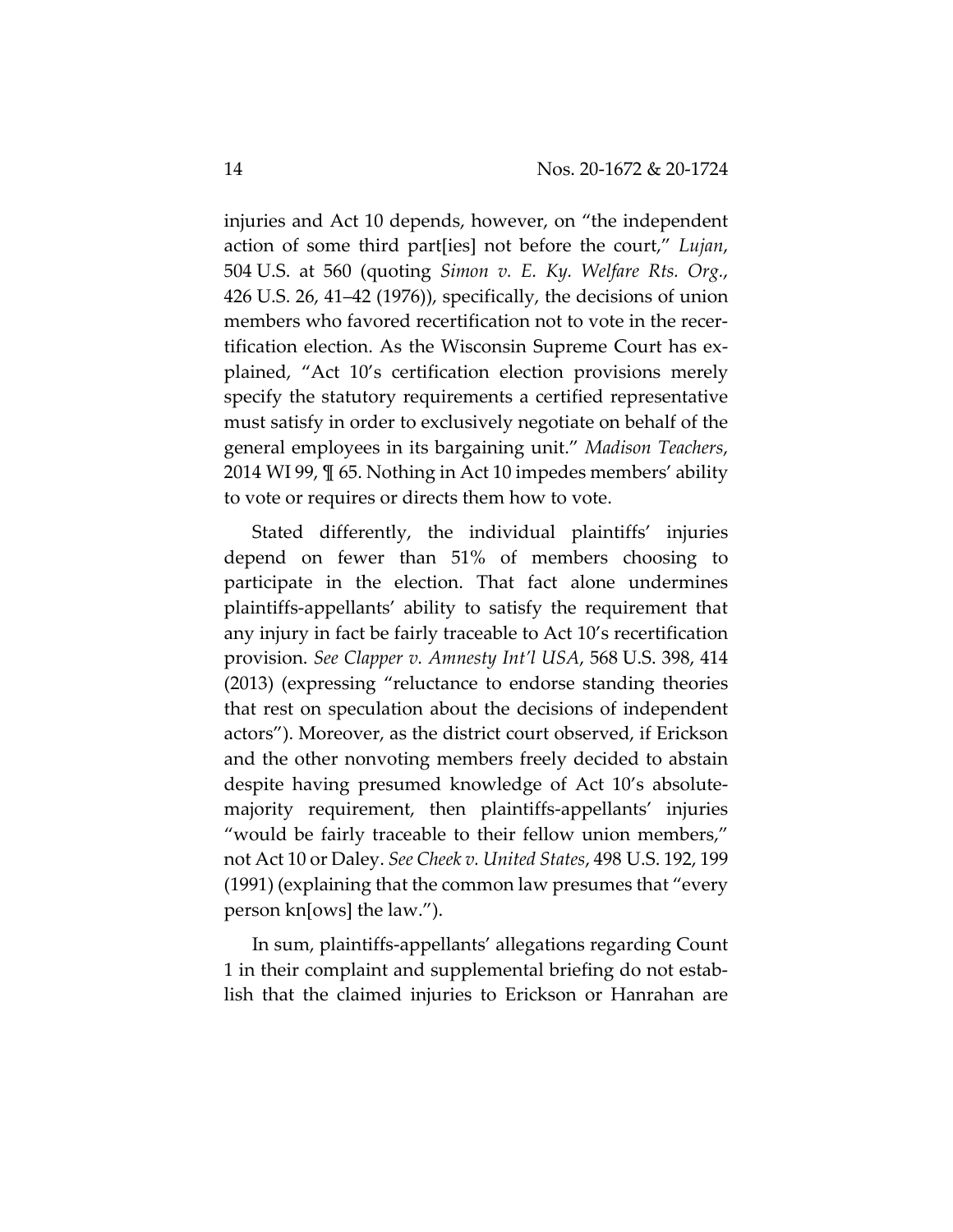fairly traceable to Act 10's recertification provision. The individual plaintiffs-appellants thus do not have standing. Furthermore, we agree with the district court's conclusion that amendment as to Count 1 would be futile. Although Federal Rule of Civil Procedure 15(a)(2) directs courts to "freely give leave [to amend] when justice so requires," courts may deny a proposed amended pleading if the amendment would be futile. Here, the fact that plaintiffs-appellants have not alleged standing to sue, despite receiving instruction from the district court and an opportunity to file supplemental briefing, indicates the futility of granting further leave to amend.

We also conclude that Local 139 lacks standing as to Count 1. The only theory of standing plaintiffs-appellants assert for Local 139 is associational standing on behalf of its members. Associational standing requires an organization's "members … [to] have standing to sue in their own right." *Vos*, 966 F.3d at 586. Because we determine that no member of Local 139 has standing to challenge this provision, Local 139 does not have standing to sue on their behalf. *See Hunt v. Wash. State Apple Advert. Comm'n*, 432 U.S. 333, 343 (1977).

## *2. Count 2: The Collective-Bargaining Limitation*

Regarding Count 2, plaintiffs-appellants allege that Daley's interpretation of Act 10's collective-bargaining limitation wrongfully prohibits all agreements between unions and municipal employers regarding nonwage issues, even if not collectively bargained. They assert that this wrongful interpretation injured Local 139 by precluding it from "entering into agreements that are fully consistent with Act 10." Relying on our decision in *Laborers*, the district court held that plaintiffs-appellants lacked standing because Act 10 did not infringe their First Amendment rights. On appeal,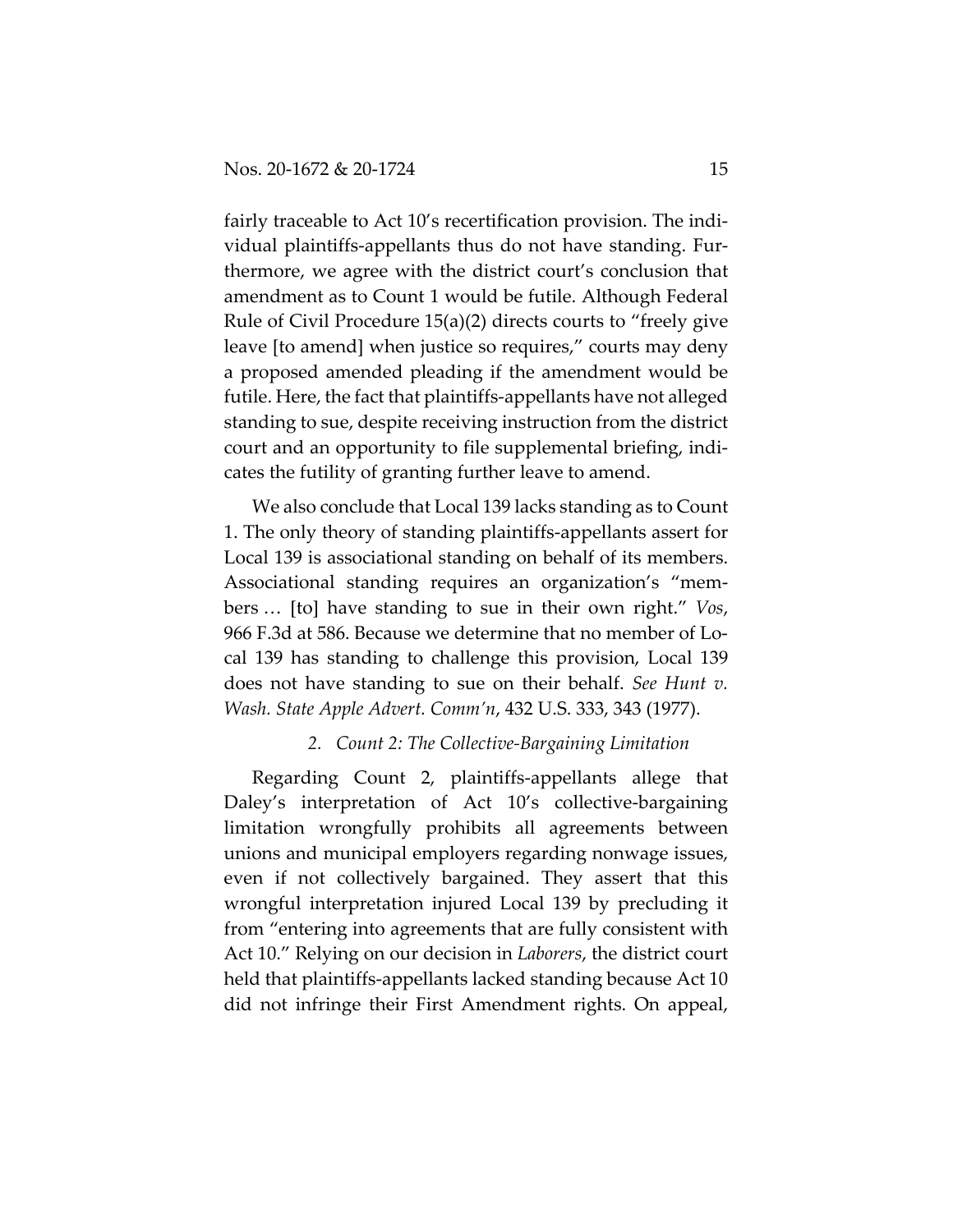plaintiffs-appellants acknowledge *Laborers* but contend that the district court erred in dismissing Count 2 for lack of standing because Daley's interpretation goes beyond the statutory text to "prevent[] the giving and receiving of speech (i.e., a back and forth conversation), which is not prohibited by Wis. Stat. [§] 111.70(a)(1) or Act 10 generally."

In *Laborers*, the plaintiff unions argued that Act 10's collective-bargaining limitation3 violated their First Amendment petition clause rights because it "bars Wisconsin public employers from voluntarily entering into binding negotiations with a group of employees," even if they want to bargain outside of MERA's statutory framework, 749 F.3d at 633, 636, essentially the same argument that plaintiffsappellants make here. We rejected that claim, concluding that Act 10's collective-bargaining limitation "does not proscribe any conduct by the unions themselves." *Id.* at 634. It "does not prohibit the unions from forming," "meeting," or "advocating on behalf of their members in any way they see fit." *Id.* Furthermore, "[n]othing in … Act 10 generally[] precludes the unions or their members from expressing their views to their municipal employer or from trying to persuade the employer to adopt a particular policy." *Id.* at 636. "Instead, the collective-bargaining restriction acts upon *government employers*. The statute tells these employers that they may not enter into binding agreements with their employees on a

<sup>3</sup> The specific provision at issue in *Laborers* provides that except as stated under Wis. Stat. § 111.70 *et seq.* "no local governmental unit may collectively bargain with its employees." Wis. Stat. § 66.0508(1m). The challenged provision here, Wis. Stat. § 111.70(4)(mb)1., prohibits municipal employers, a local governmental unit, from collectively bargaining with employees about anything except total base wages.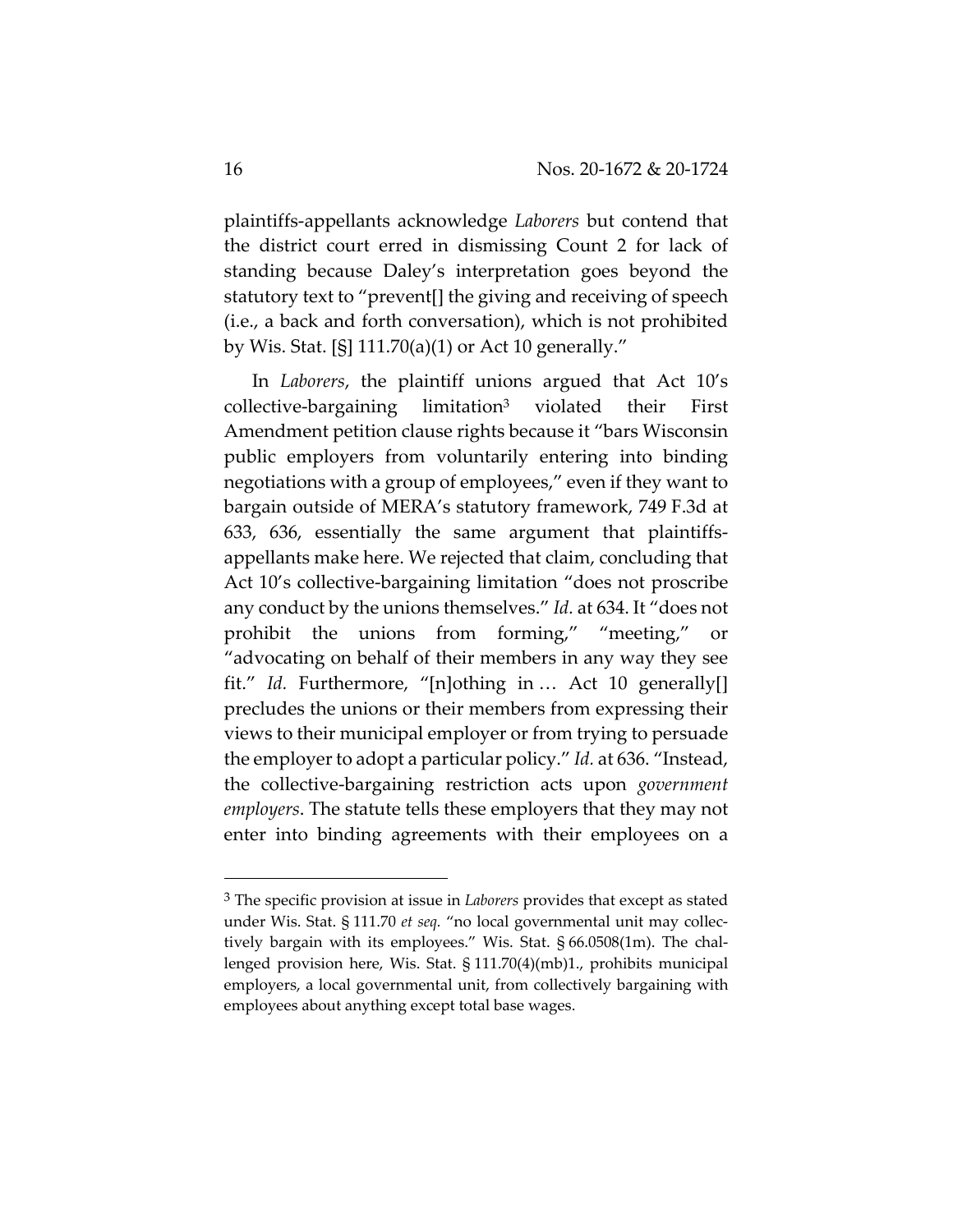collective basis about anything other than base wages." *Id.* at 634–35. Thus, "general employees remain free to associate and represented employees and their unions remain free to speak; municipal employers are simply not allowed to listen." *Id.* at 635 (citation omitted); *see also WEAC*, 705 F.3d at 646 ("Act 10 places no limitations on the speech of general employee unions, which may continue speaking on any topic or subject.").

Plaintiffs-appellants have not pleaded a constitutional injury under *Laborers*. They alleged in the complaint and argue on appeal that municipal employers "approached Local 139 to provide services relating to training, temporary staffing and health benefits." They also argue that the "same municipalities declined to enter into agreements with Local 139 based on advice they received from WERC that such agreements would violate Act 10." Under plaintiffs-appellants' view, then, they could otherwise freely discuss certain topics with municipal employers, but Act 10 restricted the municipal employers from entering into agreements regarding those topics. That situation is fully consistent with *Laborers*. Accordingly, plaintiffs-appellants have suffered no invasion of their First Amendment rights from Daley's interpretation and application of Act 10's collective-bargaining limitation because they retain their rights to speak and associate freely. Moreover, to the extent they allege that Act 10, as applied, is unconstitutional because Daley interprets it to preclude municipal employers from listening to the union's speech, we agree with the district court that "the injury would run to the municipal employers, not to the union."

Perhaps anticipating this conclusion, as a backstop plaintiffs-appellants encourage us to revisit our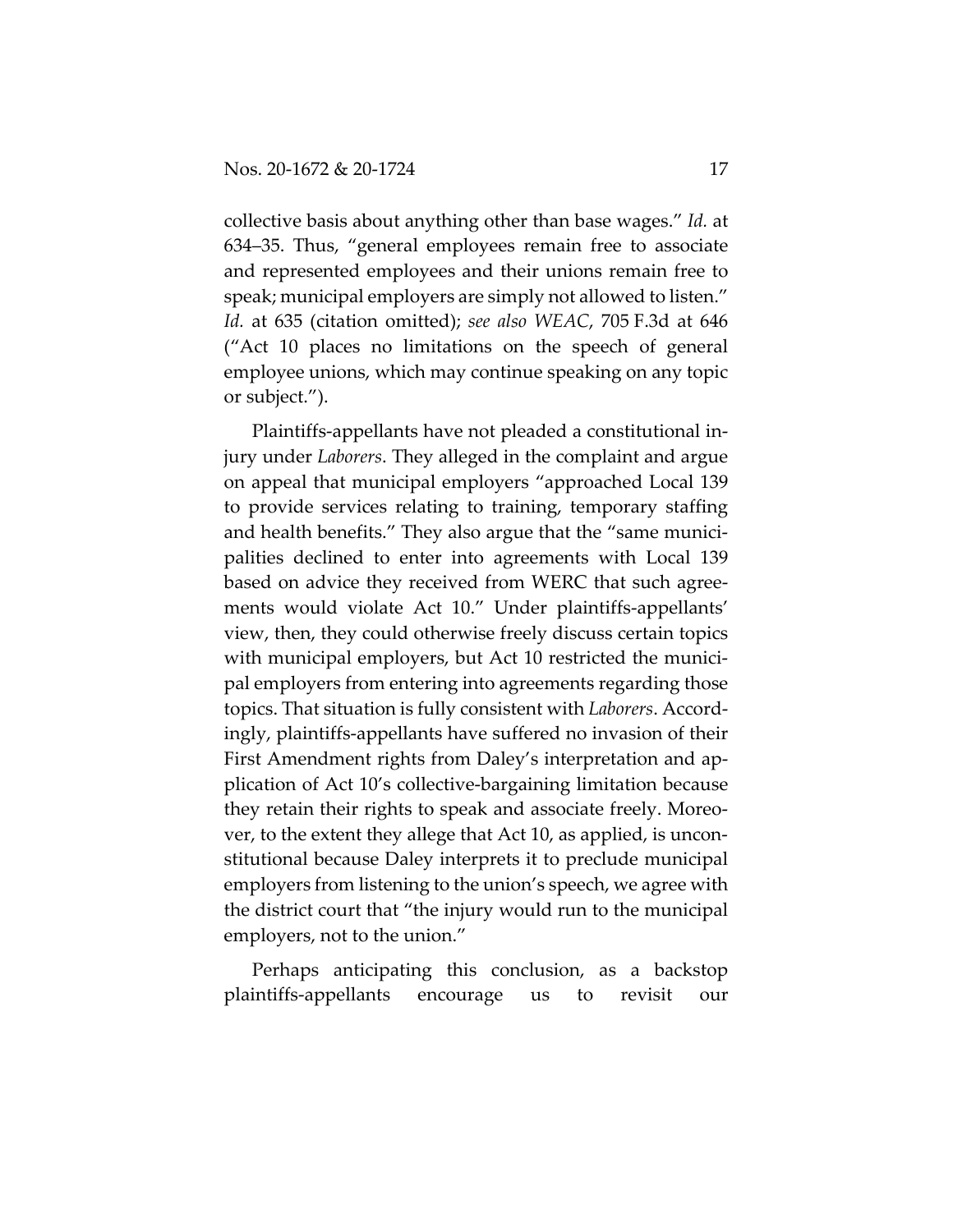determination in *Laborers* that Act 10's collective-bargaining limitation is constitutional because it does not restrict the ability of unions and their members to speak, only the ability of municipal employers to listen. They assert that the Supreme Court's decision in *Janus* recognized that the right of unions and their members to speak on topics of public concern, whether through collective bargaining or otherwise, includes "the right to have a meaningful interaction when a municipality is willing." Therefore, they are "troubled by the rationale" we espoused in *Laborers*.

We decline to reconsider our precedent. Our holding in *Laborers* relied on the Supreme Court's decisions in *Smith v. Arkansas State Highway Employees, Local 1315*, 441 U.S. 463 (1979) (per curiam), and *Minnesota State Board for Community Colleges v. Knight*, 465 U.S. 271 (1984). Those cases held that the First Amendment does not entitle public employees to an audience with the government. *See Smith*, 441 U.S. at 465 ("[T]he First Amendment does not impose any affirmative obligation on the government to listen, to respond or, in this context, to recognize the association and bargain with it."); *Knight*, 465 U.S. at 285, 286–87 ("Nothing in the First Amendment or in this Court's case law interpreting it suggests that the rights to speak, associate, and petition require government policymakers to listen or respond to individuals' communications on public issues."). While plaintiffs-appellants argue that in light of *Janus* "there is every reason to believe the Supreme Court would be open to righting this historical wrong to the extent *Smith* and *Knight* bar Plaintiffs' claim on this issue," *Smith* and *Knight* remain good law; *Janus* did not address either case, and plaintiffs-appellants provide no meaningful explanation as to why or how *Janus* affects *Smith* and *Knight*. "No lower federal court can overrule a Supreme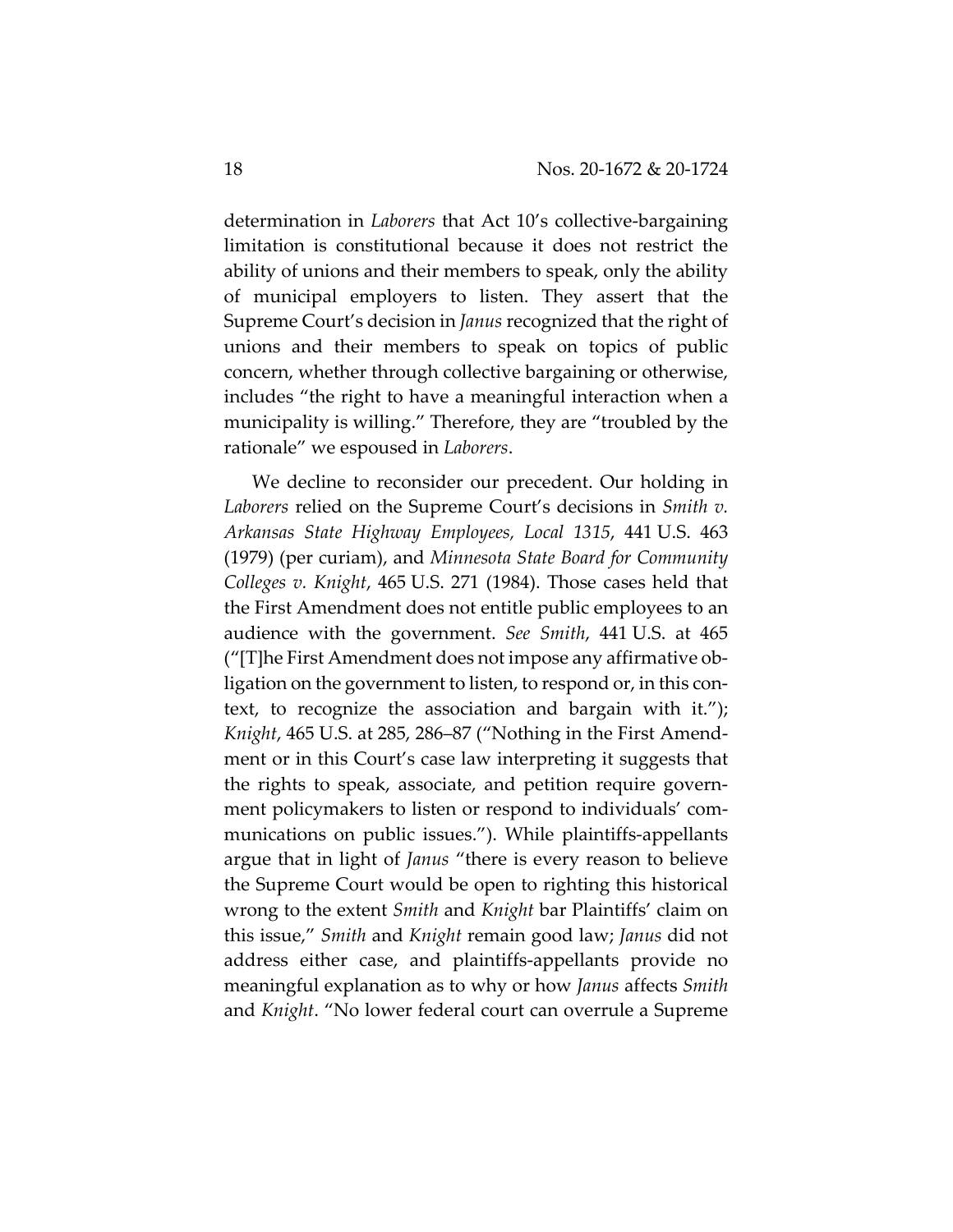Court precedent." *Foreman v. Wadsworth*, 844 F.3d 620, 623 (7th Cir. 2016). Therefore, *Laborers* dictates the outcome here. *See De Leon Castellanos v. Holder*, 652 F.3d 762, 765 (7th Cir. 2011) (noting that "it would take compelling circumstances, or an intervening on-point Supreme Court decision, to disturb" settled circuit precedent).

Accordingly, we agree with the district court that plaintiffs-appellants lack standing to bring their Count 2 challenge to Act 10's collective-bargaining limitation.

## **B. Failure to State a Claim as to Count 3**

We turn next to the district court's dismissal of Count 3 for failure to state a claim for which relief may be granted. In reviewing a district court's grant of a motion to dismiss for failure to state a claim, we "accept well-pleaded facts as true and draw all reasonable inferences in the plaintiffs' favor." *Shipley v. Chi. Bd. of Election Comm'rs*, 947 F.3d 1056, 1060–61 (7th Cir. 2020). To withstand a motion to dismiss, a complaint must "state a claim to relief that is plausible on its face." *Bell Atl. Corp. v. Twombly*, 550 U.S. 544, 570 (2007). "A claim has facial plausibility when the plaintiff pleads factual content that allows the court to draw the reasonable inference that the defendant is liable for the misconduct alleged." *Ashcroft v. Iqbal*, 556 U.S. 662, 678 (2009).

In Count 3, plaintiffs-appellants claim that Act 10's preclusion of voluntary dues deductions infringes on individual employees' First Amendment rights. They acknowledge that we upheld Act 10's payroll-deduction prohibition in *WEAC*, and that our precedent and that of the Supreme Court, particularly *Ysursa v. Pocatello Education Association*, appear to foreclose their challenge. Nonetheless, plaintiffs-appellants make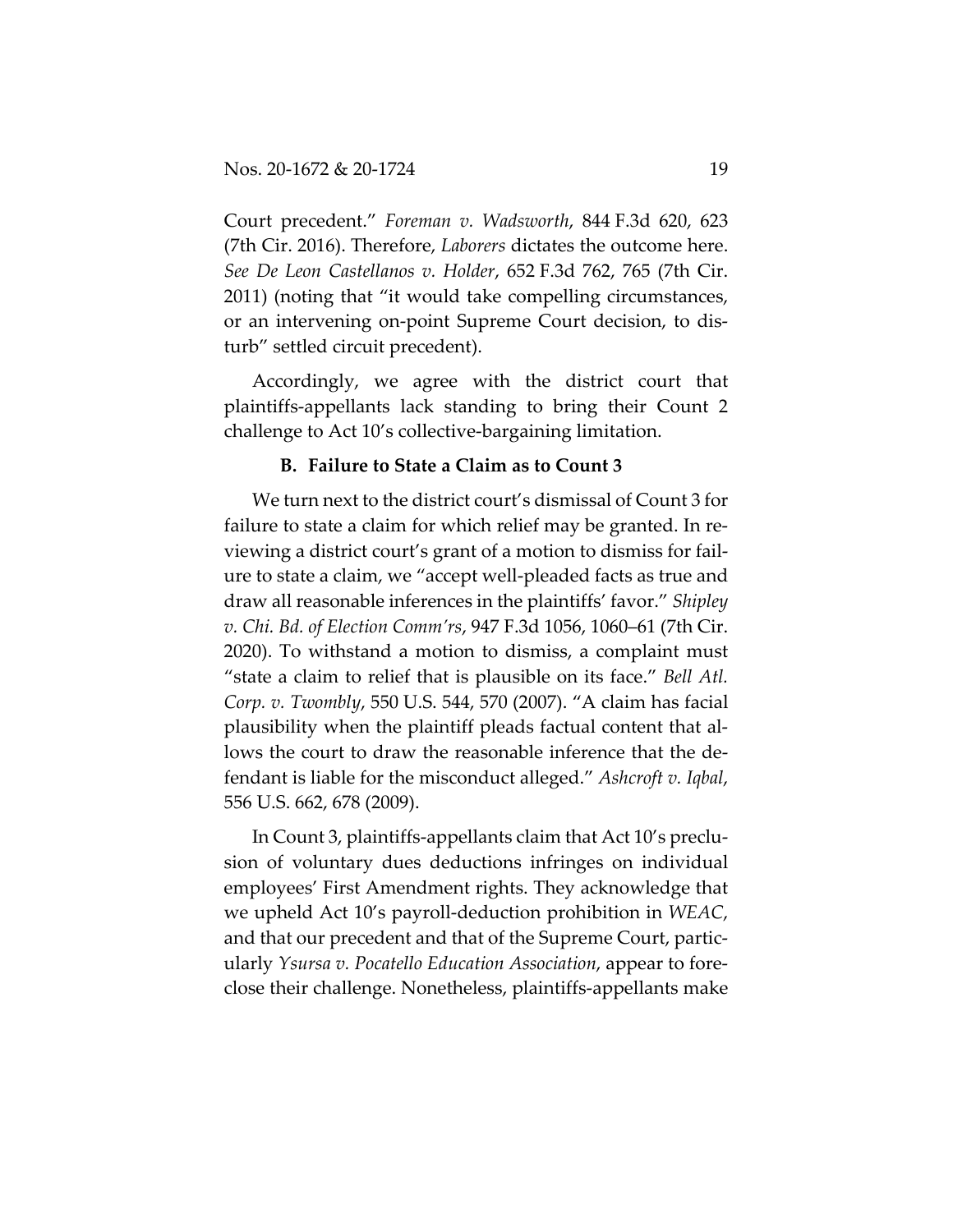a convoluted attempt to distinguish this case from *Ysursa* and *WEAC*. Failing that, plaintiffs-appellants also argue that we should revisit our *WEAC* decision through the lens of the Supreme Court's decisions in *Janus* and *Citizens United v. Federal Election Commission*.

In *Ysursa*, the Supreme Court upheld a law prohibiting payroll deductions for union political activities because the First Amendment "does not confer an affirmative right to use government payroll mechanisms for the purpose of obtaining funds for expression." 555 U.S. at 355. Therefore, "a legislature's decision not to subsidize the exercise of a fundamental right does not infringe the right." *Id.* at 358 (quoting *Regan v. Tax'n With Representation of Wash.*, 461 U.S. 540, 549 (1983)). The Court concluded that while "publicly administered payroll deductions for political purposes can enhance the unions' exercise of First Amendment rights," states have "no obligation to aid the unions in their political activities." *Id.* at 359. Moreover, the decision not to allow payroll deductions "is not an abridgment of the unions' speech"; instead, "they are free to engage in such speech as they see fit." *Id.* Payroll-deduction prohibitions thus represent a state's decision to "decline[] to promote that speech by allowing public employee checkoffs for political activities." *Id.* at 355.

We applied *Ysursa* in *WEAC* to uphold Act 10's payrolldeduction prohibition against a First Amendment challenge. The plaintiffs there attempted to distinguish Act 10 from the law in *Ysursa* by noting that Act 10's prohibition applied only to general employees, rather than all public employees. *WEAC*, 705 F.3d at 646. We held that this distinction did not alter the analysis because "Act 10 erects no barrier to speech and speaker-based discrimination is permissible when the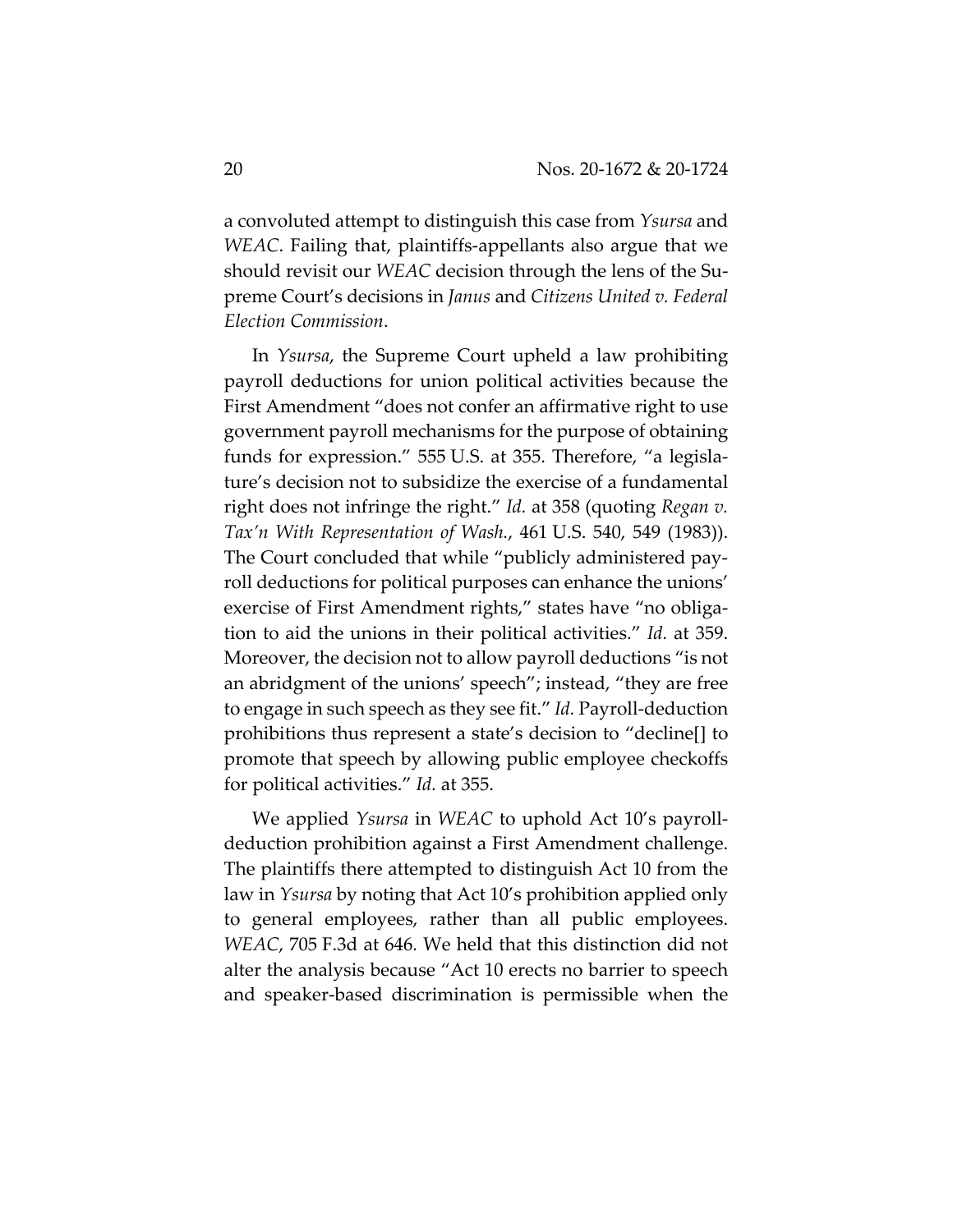state subsidizes speech." *Id.* In other words, a "government subsidy 'that discriminates among speakers does not implicate the First Amendment unless it discriminates on the basis of ideas.'" *Id.* (quoting *Leathers v. Medlock*, 499 U.S. 439, 450 (1991)). Applying that understanding, we held Act 10 to be constitutional under rational basis review because it "is neither facially discriminatory nor a neutral façade for viewpoint discrimination." *Id.* at 648.

Plaintiffs-appellants attempt to escape this precedent by arguing that *WEAC* did not consider Act 10's impact on the First Amendment rights of individual employees, rather than unions—as distinct from the analysis in *Ysursa*. This argument overlooks the fact that the Supreme Court rendered this distinction immaterial in *Ysursa* by concluding that "the State is not constitutionally obligated to provide payroll deductions at all," so long as it does not discriminate based on viewpoint. 555 U.S. at 359. While plaintiffs-appellants complain that *Ysursa*'s rationale "defies logic," that does not change the fact that it is binding on this Court.

We find similarly unavailing plaintiffs-appellants' argument that *Ysursa*'s rationale does not apply here because Act 10, unlike the statute in *Ysursa*, "does not impose a blanket prohibition or draw constitutionally permissible lines" because it "allows payroll deductions for some favored Unions, but not others." We rejected these exact arguments in *WEAC*; we concluded both that "speaker-based discrimination is permissible when the state subsidizes speech" and that "Act 10 is neutral—it does not tie public employees' use of the state's payroll system to speech on any particular viewpoint." 705 F.3d at 646, 648. Therefore, Act 10's payroll-deduction prohibition passed rational basis review, despite applying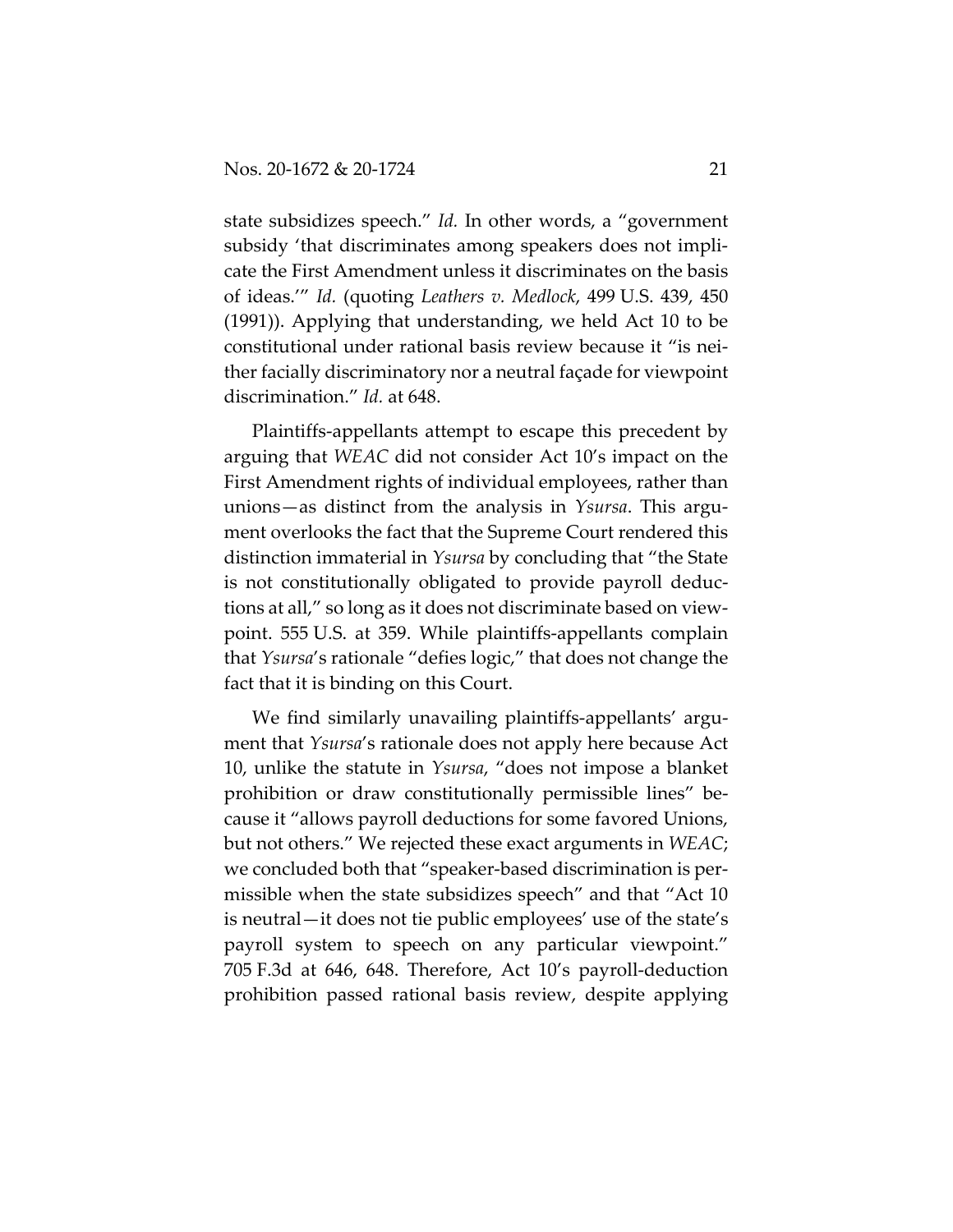only to general employees and not public safety employees. *Id.* at 657.

In an effort to save their claim, plaintiffs-appellants rely on *Citizens United*, arguing that "*WEAC* did not explain how a law precluding individual employees from funding an organization of their choice can be squared with" the holding of that case. We expressly considered *Citizens United* in *WEAC*, however, noting that the law there, unlike Act 10, "actively created [a] barrier[] to speech rather than mere subsidies. … by forbidding certain speakers from spending money, akin to prohibiting speech altogether." *Id.* at 648. Despite plaintiffs-appellants' claims to the contrary, Act 10 does not preclude municipal employees from funding their union if they so choose or prohibit unions from freely spending their money. Rather, Act 10 prohibits municipal employers from "deduct[ing] labor organization dues from the earnings of a general municipal employee or supervisor." Wis. Stat. § 111.70(3g).

Plaintiffs-appellants' contention that we should revisit *WEAC* because *Janus* overruled *Ysursa* fares no better. *Janus* held that the First Amendment prohibits compelled speech in the form of mandatory agency fees. 138 S. Ct. at 2486. It did not mention *Ysursa*, let alone overrule its holding that states have no obligation to provide any payroll deductions. Plaintiffs-appellants concede that "*Janus* did not have the opportunity to have directly overruled or altered the framework of *Ysursa*." Given that the Supreme Court does not normally overturn or dramatically limit its precedents *sub silentio*, *Shalala v. Ill. Council on Long Term Care, Inc.*, 529 U.S. 1, 18 (2000), we conclude that *Ysursa*—and by extension, *WEAC*—still controls.